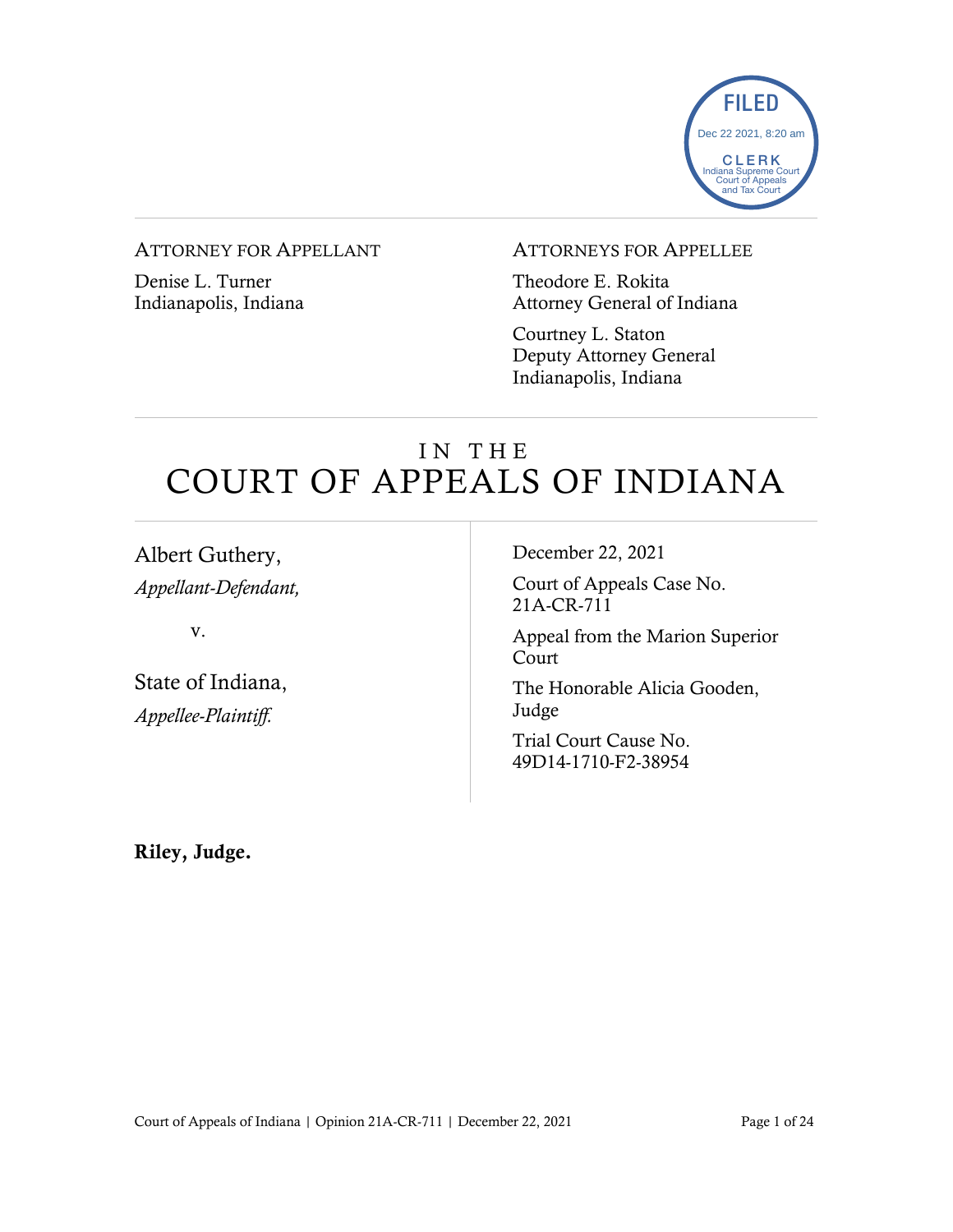# STATEMENT OF THE CASE

- [1] Appellant-Defendant, Albert Guthery (Guthery), appeals his convictions and sentences for dealing in cocaine, a Level 2 felony, Ind. Code § 35-48-4-1(a)(2), and for dealing in methamphetamine, a Level 2 felony, I.C. § 35-48-4-1.1(a)(2). Guthery also appeals his sentence enhancement for being an habitual offender, I.C. § 35-50-2-8(a).
- [2] We affirm.

# ISSUES

[3] Guthery presents this court with three issues, which we restate as follows:

(1) Whether the trial court abused its discretion in admitting evidence obtained following a traffic stop which he contends was unreasonably extended;

(2) Whether the trial court abused its discretion when it used the same prior conviction to find his conviction for dealing in methamphetamine to be non-suspendable and to adjudicate him as an habitual offender; and

(3) Whether his sentence is inappropriate given the nature of his offenses and his character.

# FACTS AND PROCEDURAL HISTORY

[4] On September 27, 2017, Officer Miguel Roa (Officer Roa) of the Indianapolis Metropolitan Police Department's (IMPD) Criminal Interdiction unit was on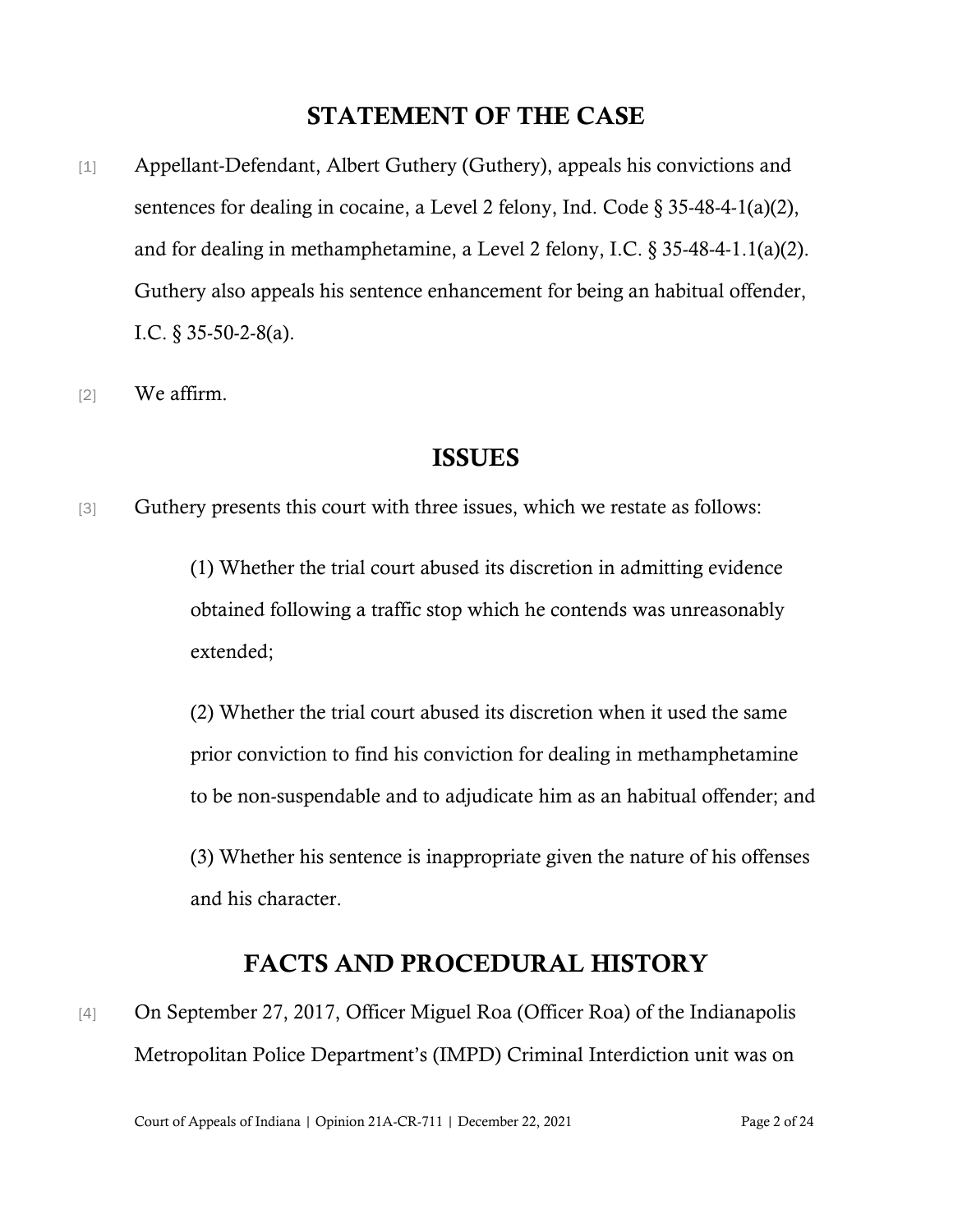Court of Appeals of Indiana | Opinion 21A-CR-711 | December 22, 2021 Page 3 of 24 patrol on the southwest side of Indianapolis. Officer Roa received a telephone call from the Metropolitan Drug Task Force stating that officers who had been surveilling Guthery that day wanted the truck that he was driving stopped if Officer Roa was able to observe him committing a traffic infraction. Officer Roa quickly located Guthery's white pickup truck, began following him, and paced Guthery driving forty-five miles per hour in a thirty-five-mile-per-hour zone. At 1:31 p.m., after observing Guthery speeding, Officer Roa initiated a traffic stop by instructing Guthery over his loudspeaker to pull over to the right side of Lynhurst Drive at Southern Avenue. After making this announcement, Officer Roa observed Guthery reach for the truck's middle console, a place which he knew through his training and experience to be where illegal substances and firearms are commonly concealed. After Guthery pulled over, Officer Roa parked behind his truck and approached the driver's side to speak with Guthery. Officer Roa explained that he had stopped Roa for speeding and asked for Guthery's driver's license. Officer Roa enquired where Guthery was going and whether Guthery had any illegal substances or firearms in the vehicle. Guthery responded that he was "just driving [] around" and then stated he was going to Kentucky Avenue. (Suppression Transcript p. 13). Guthery voluntarily and repeatedly displayed his cellphone that had a mapping program open, which Officer Roa felt was "not normal" behavior. (Supp. Tr. p. 15). Officer Roa also observed that Guthery was abnormally nervous to the extent that the officer could see Guthery's heartbeat as the blood pulsed through his jugular. Guthery told Officer Roa that he was going to Kroger's and then stated that he was going to visit a friend. Officer Roa took Guthery's driver's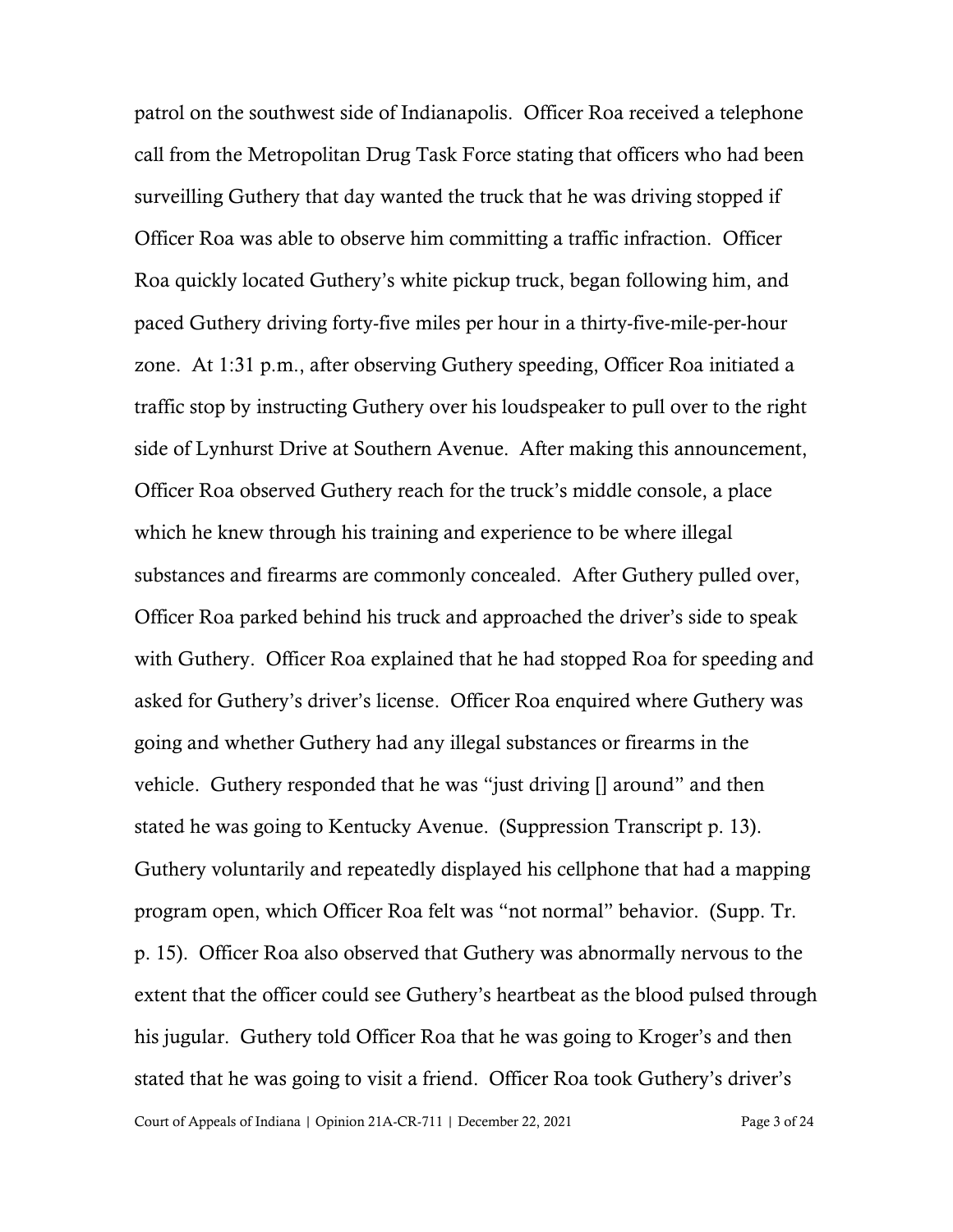license and instructed Guthery to refrain from using his cellphone and to leave his window unrolled. Officer Roa gave these instructions because sometimes the subject of a traffic stop calls others to come to the site of the stop and distract the investigating officer, or a subject rolls up his window to darken the interior of the vehicle to obscure his actions.

- [5] Officer Roa returned to his cruiser and began the process of running Guthery's information through computerized record checks to verify the status of his driver's license and to determine if he had any outstanding warrants. The records checks returned several results which included people with names, dates of birth, and social security numbers that were similar to Guthery's which necessitated that Officer Roa visually scan the results to ensure that they actually pertained to Guthery. During this process, Officer Michael Bragg (Officer Bragg), also of the IMPD Criminal Interdiction unit, arrived at the scene of the traffic stop with canine Officer Koda. Officer Bragg spoke briefly with Officer Roa, who had noticed that Guthery had rolled up the truck's window and was using his cellphone. Officer Roa asked Officer Bragg to instruct Guthery to leave his window down and refrain from using his cellphone, which Officer Bragg did.
- [6] Officer Roa finished verifying the results of the computer records checks he had performed and began the process of writing the speeding ticket. Before completing the ticket, Officer Roa exited his cruiser, returned to the truck, and provided Guthery with his *Pirtle* advisements. Officer Roa asked Guthery for his consent to search the truck. Guthery shook his head in two different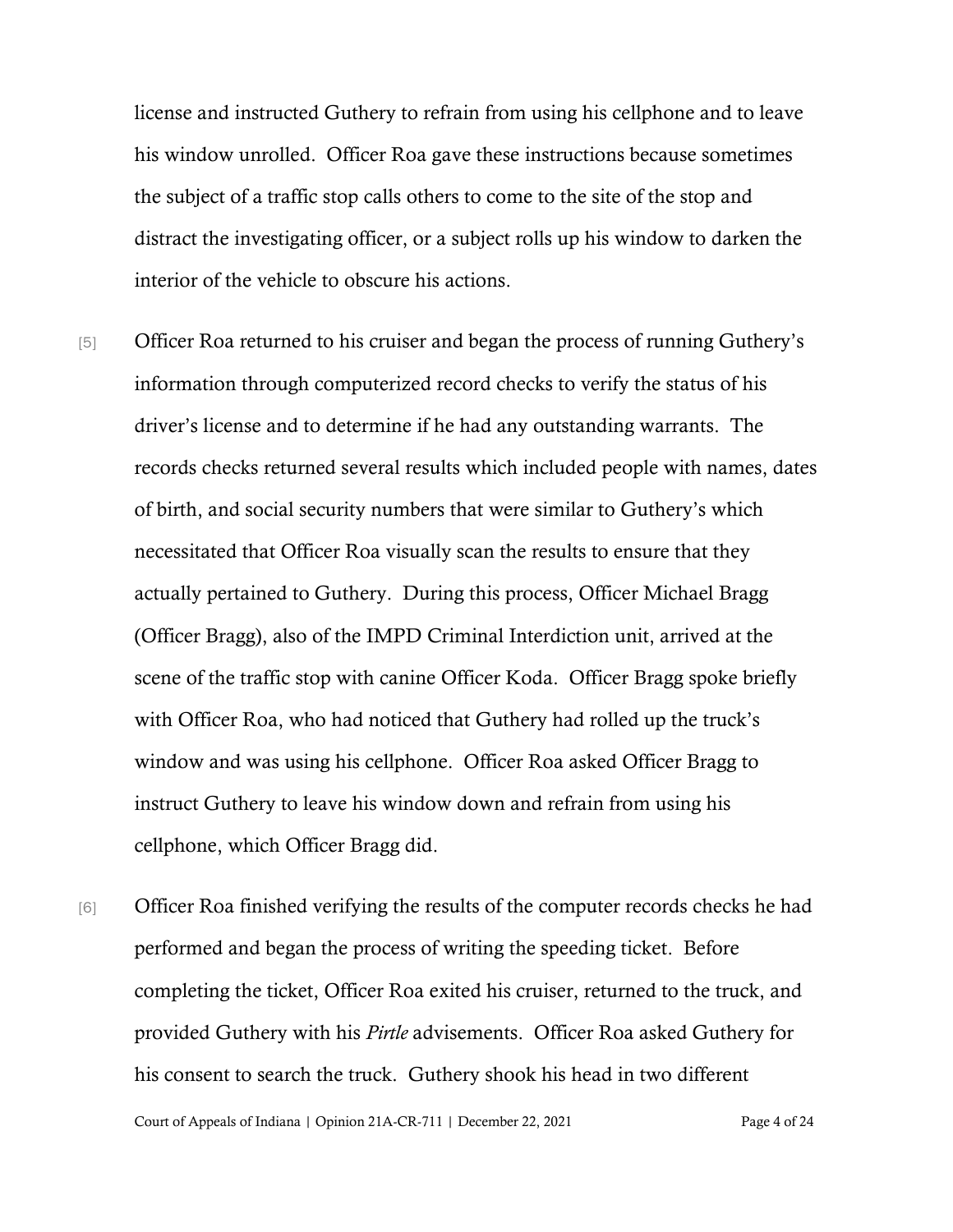directions, indicating both affirmative and negative responses to the officer's question. Officer Roa decided to have Officer Koda sniff the truck, so he removed Guthery from the truck.

- [7] At 1:43 p.m., Officer Koda performed an open-air sniff on Guthery's truck and alerted on the passenger side door shortly thereafter. Officer Roa did not continue writing the speeding ticket as the sniff was underway. A subsequent search of the truck's cabin netted what was later determined to be 223.51 grams of cocaine, 28.03 grams of methamphetamine, and 24.91 grams of fentanyl. Officers also found a handgun next to the drugs. After being placed under arrest and provided with his *Miranda* advisements, Guthery admitted that the drugs were his and that he intended to sell them, but he thought he only had cocaine and methamphetamine. Guthery denied that the handgun belonged to him.
- [8] On October 10, 2017, the State filed an Information, charging Guthery with Level 2 felony dealing in cocaine, Level 3 felony possession of cocaine, Level 2 felony dealing in methamphetamine, Level 3 felony possession of methamphetamine, Level 2 felony dealing in a narcotic drug (fentanyl), Level 3 felony dealing in a narcotic drug (fentanyl), and Level 4 felony possession of a firearm by a serious violent felon. On May 24, 2018, Guthery filed a motion to suppress. That same day, the State filed an amended Information, alleging that Guthery was an habitual offender due to having prior, unrelated convictions for Class C felony possession of cocaine in 1996 and Class A felony dealing in cocaine in 1997.

Court of Appeals of Indiana | Opinion 21A-CR-711 | December 22, 2021 Page 5 of 24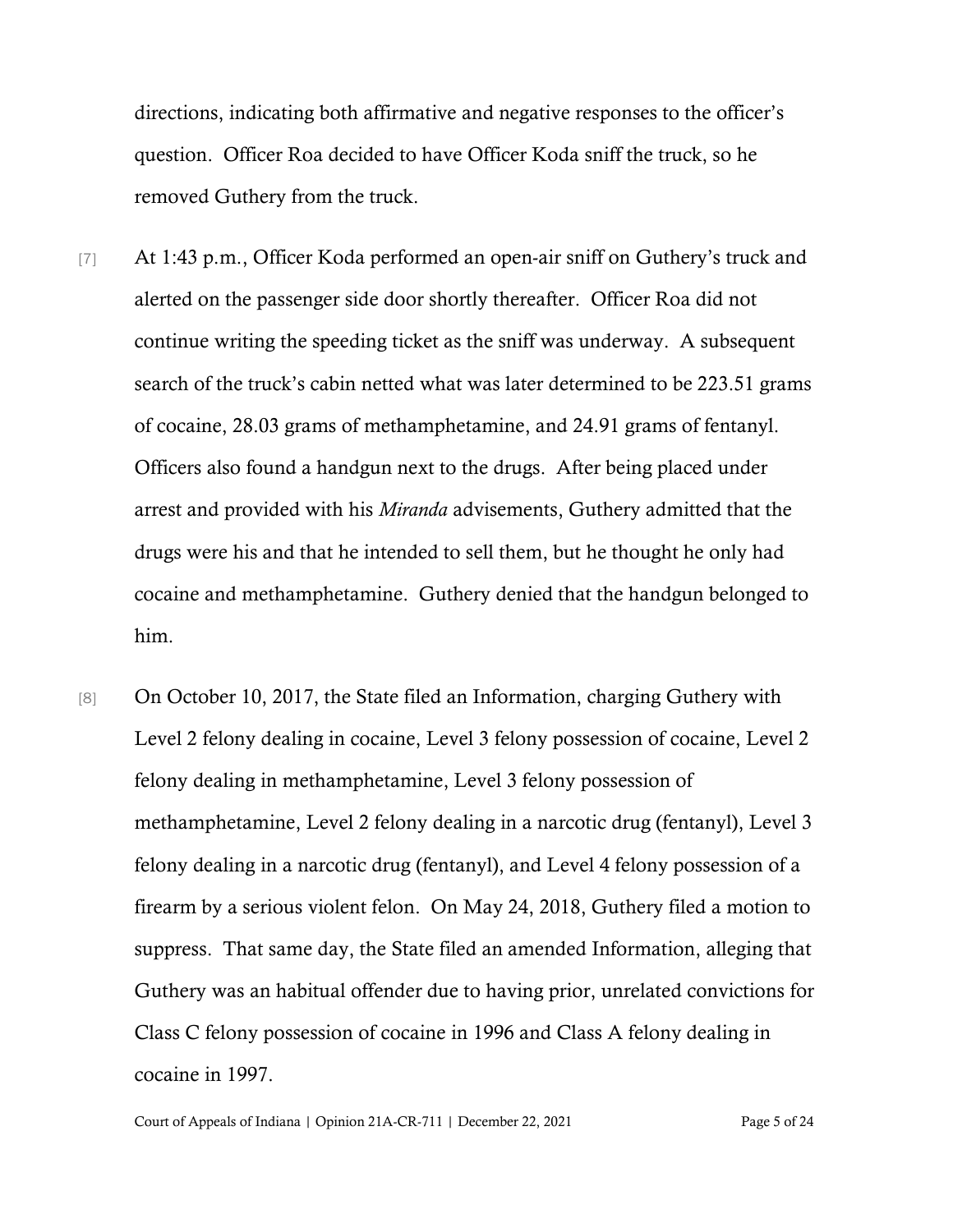- [9] On May 13, 2019, the trial court held a hearing on Guthery's motion to suppress. Officers Roa and Bragg provided testimony consistent with the aforementioned facts. In addition, Officer Roa related that while the sniff was being performed, he could have been writing the speeding ticket. He also acknowledged that, at the time he removed Guthery from the truck, he had been investigating possible narcotics offenses that were unrelated to the purpose of the traffic stop. On July 23, 2019, the trial court denied Guthery's motion to suppress, finding that, while the traffic stop had been "extended," other circumstances such as Officer Roa's observation of Guthery moving about the driver's seat near the center console, Guthery's inconsistent statements about his purpose for driving that day, and Guthery's nervousness justified the extended detention. (Appellant's App. Vol. II, p. 51). The trial court found no violation of Guthery's rights under our state or federal Constitutions.
- [10] The trial court convened Guthery's bench trial on January 29, 2021, and February 26, 2021. The trial court incorporated the arguments, testimony, and rulings from the suppression proceedings into the trial record. Officer Roa testified at trial that his request for consent to search did not extend the traffic stop because he was still receiving warrant information from the computerized record checks at the time and that he continued to work on verifying that information while Officer Koda performed the sniff. Over Guthery's objections, the trial court admitted evidence pertaining to the cocaine, methamphetamine, fentanyl, and the handgun, as well as Guthery's subsequent inculpating statements. The trial court found Guthery not-guilty of the narcotic

Court of Appeals of Indiana | Opinion 21A-CR-711 | December 22, 2021 Page 6 of 24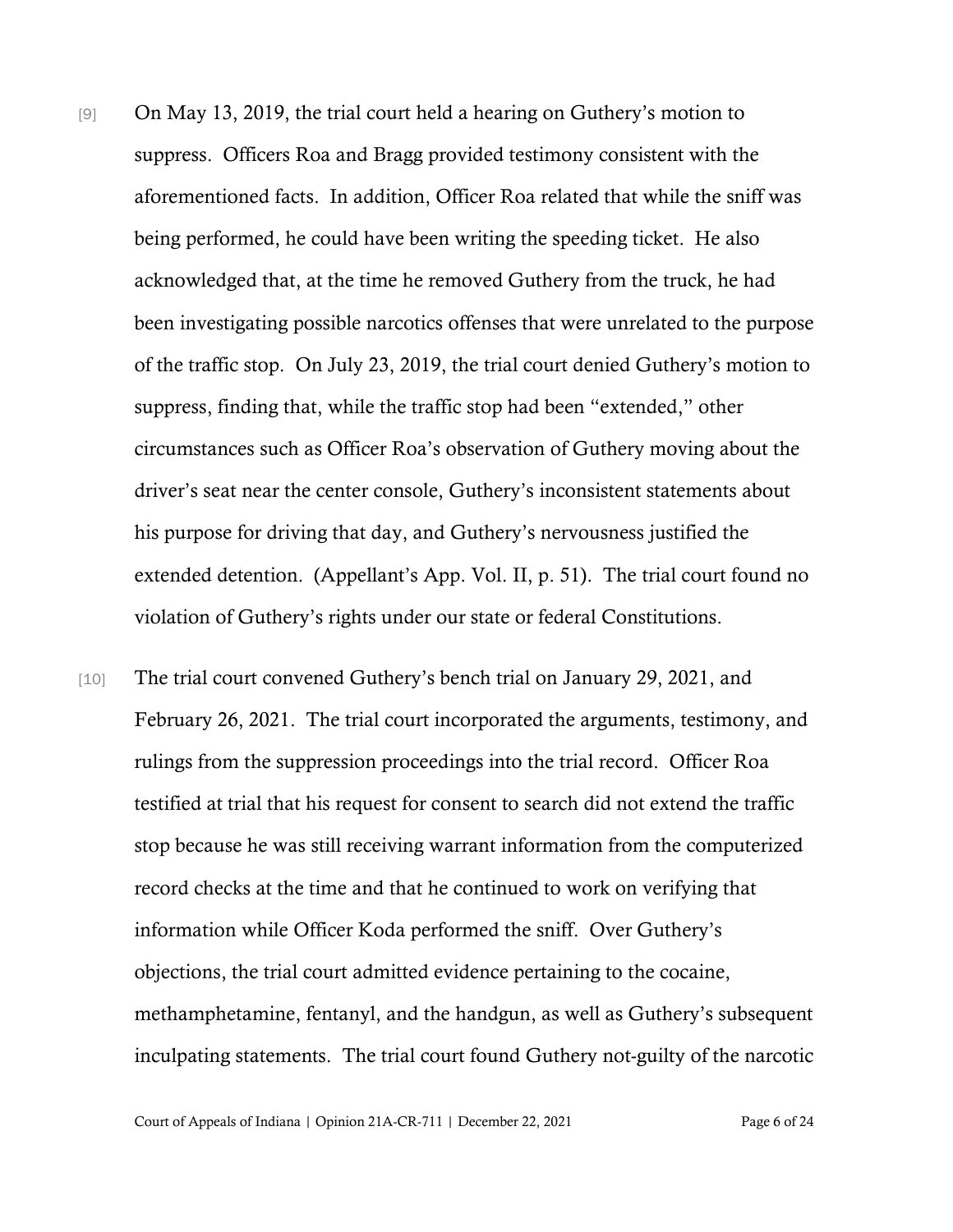drug charges related to the fentanyl but guilty of the remaining charges. The trial court also found Guthery to be an habitual offender.

- [11] On March 22, 2021, the Marion County Probation Department filed its presentence investigation report. Guthery had a misdemeanor conviction for resisting law enforcement in 1994, for which he received a 150-day jail sentence. Guthery received 180 days executed for his 1996 Class C felony cocaine possession conviction. He also received a 1,280-day suspended sentence and 730 days of probation. Also in 1996, the State filed a notice of probation violation, ultimately leading to Guthery's probation being revoked. Guthery served the remainder of his sentence in the Marion County jail. Guthery received thirty years in the Department of Correction (DOC) for his 1997 Class A felony cocaine dealing conviction but successfully petitioned to have his sentence modified after serving twelve years.
- [12] Guthery received his GED and a college degree while incarcerated. Prior to his arrest for this case, Guthery had been employed for three years at the same business as a team leader. During the resolution of this case, Guthery worked fulltime as a dock operator at a food bank. Guthery reported that his financial situation was stable and that he did not worry about paying his bills. Guthery did not report having any addiction issues. Guthery had been married to Lynesha Guthery for over ten years, and they had two children together, ages eleven and six. Guthery informed the presentence investigator that he had no knowledge of the drugs or handgun in his truck and that he had been "set up"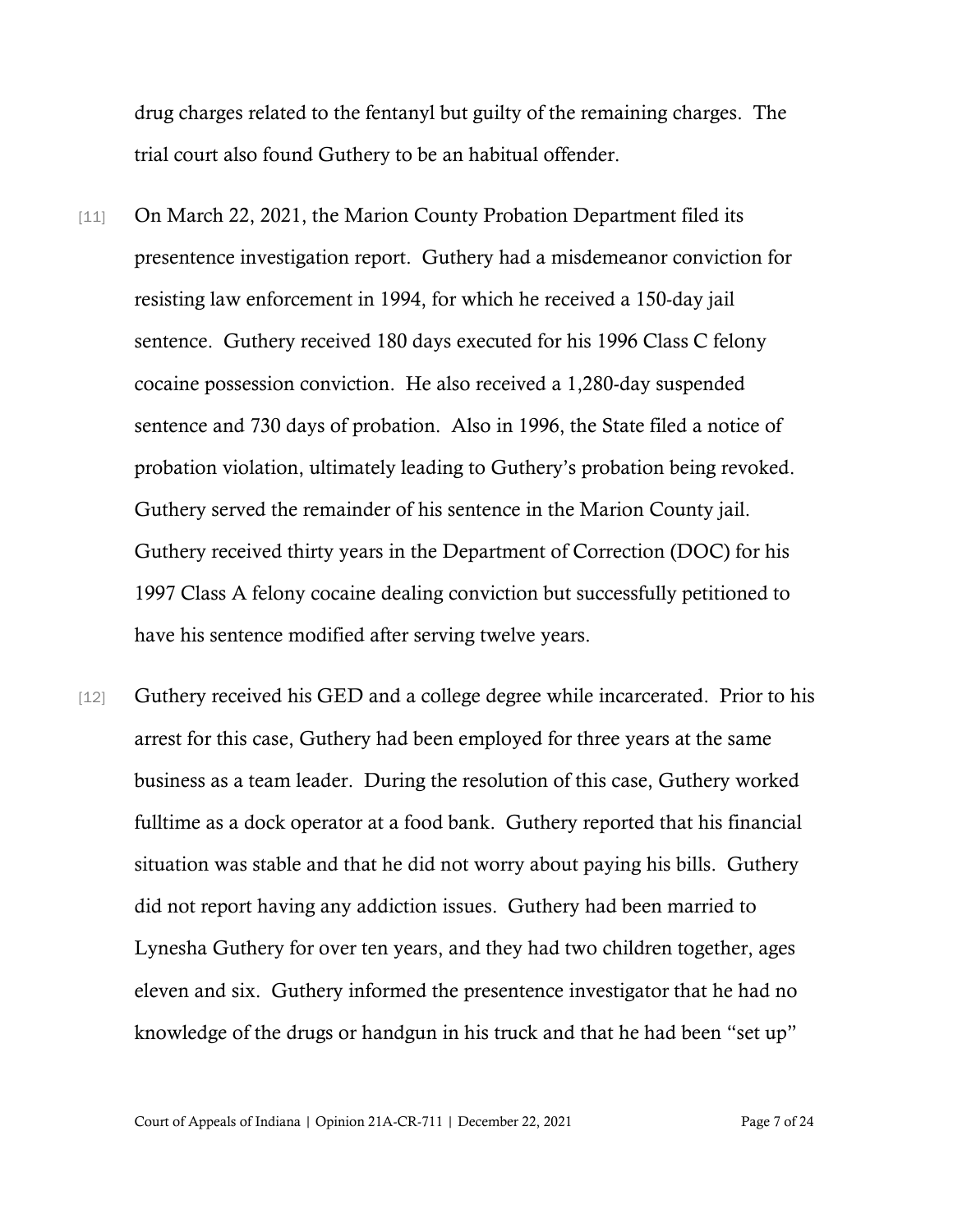by the investigating officers who he maintained had lied when they testified at his trial. (Appellant's App. Vol. II, p. 64).

- [13] Many of Guthery's friends and family sent letters to the trial court attesting to Guthery's positive character traits. Lynesha wrote about the fact that she has suffered a series of medical conditions that drained the family financially and necessitated that Guthery support the family by himself. Guthery's friend Demetrius Woodson (Woodson) wrote that Guthery's mother had been addicted to crack cocaine and that Guthery and his siblings had experienced childhood sexual abuse while living in a "dope whore house[.]" (Appellant's App. Vol. II, p. 72). According to Woodson, Guthery had lost his employment after Lynesha fell ill and had begun dealing drugs again to support his family.
- [14] On March 24, 2021, the trial court held Guthery's sentencing hearing. Due to double jeopardy concerns, the trial court sentenced Guthery only for his Level 2 felony dealing in cocaine and Level 2 felony dealing in methamphetamine convictions. The trial court found as aggravating circumstances the amount of drugs involved in the offenses, the fact that Guthery was prepared to sell deadly fentanyl to unsuspecting cocaine users, and Guthery's criminal record as a whole, which it noted included a probation violation. The trial court stated that it had considered the remoteness of Guthery's previous criminal convictions in assessing the weight it gave to his criminal record. The trial court found undue hardship to Guthery's family, including to his disabled wife, to be a mitigating circumstance. The trial court observed that Guthery had been employed since his release from prison in 2009 and that he had stayed out of trouble during the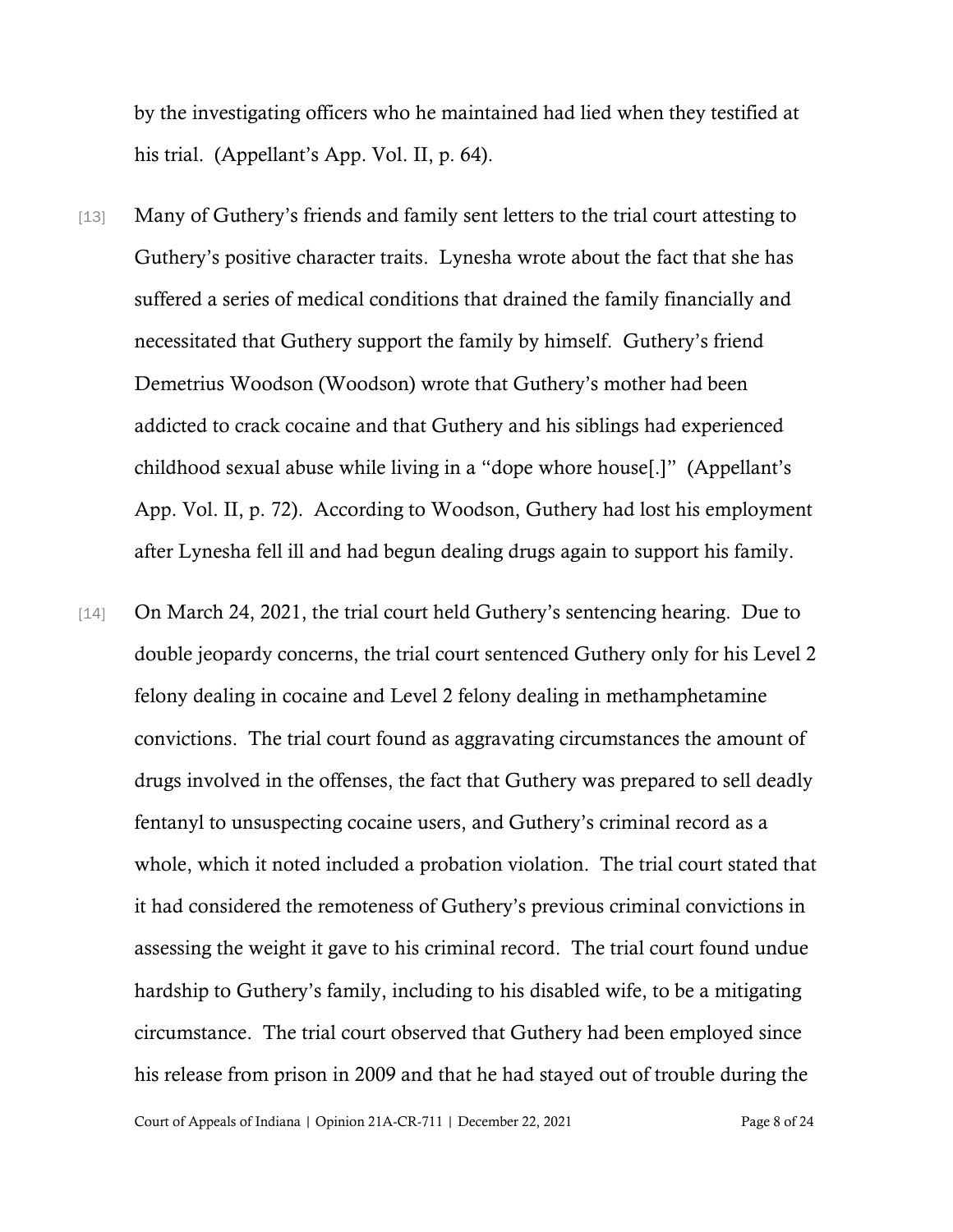pendency of the instant proceedings, but that this did not neutralize the gravity of the offenses. The trial court imposed twenty-five-year, concurrent sentences for each conviction, with ten years executed in the DOC, ten years to be executed in community corrections, and five years suspended, with three years of probation. The trial court enhanced Guthery's conviction for dealing in methamphetamine by six years for being an habitual offender. The trial court advised Guthery that he could petition for a sentence modification after having served three years of his habitual offender enhancement.

[15] Guthery now appeals. Additional facts will be provided as necessary.

# DISCUSSION AND DECISION

## I*. Traffic Stop*

[16] Guthery argues that the trial court erred when it denied his motion to suppress the evidence garnered from the traffic stop. However, because he appeals following a bench trial resulting in his conviction, the issue on appeal is more properly framed as one regarding the admissibility of the challenged evidence. *Clark v. State*, 994 N.E.2d 252, 259 (Ind. 2013). In reviewing a trial court's determination on the admissibility of evidence garnered from an allegedly illegal search, we do not reweigh the evidence, we consider conflicting evidence in a light most favorable to the trial court's ruling, and we defer to the trial court's factual determinations unless they are clearly erroneous. *Bush v. State*, 925 N.E.2d 787, 789 (Ind. Ct. App. 2010). However, we "'consider afresh'"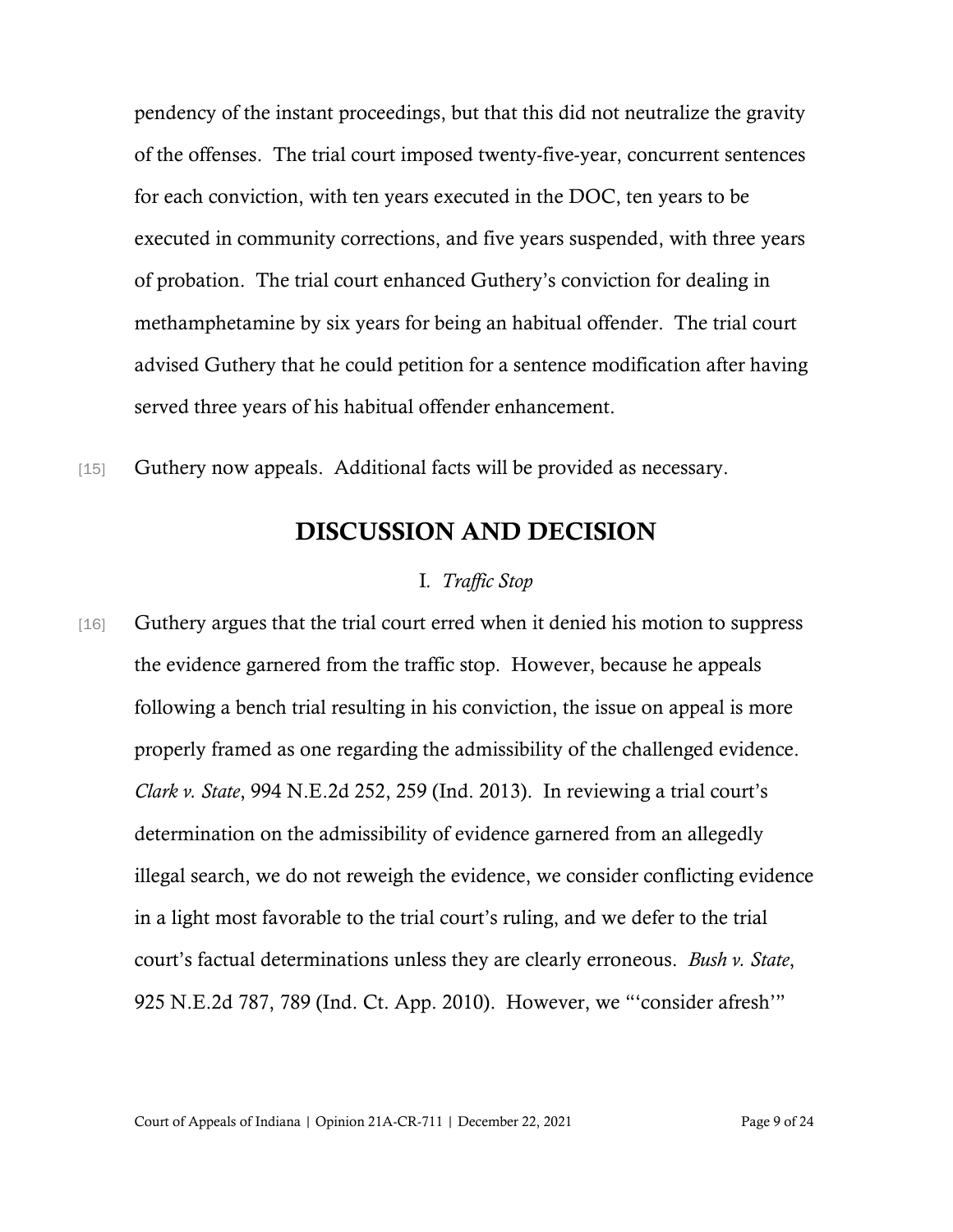questions regarding the constitutionality of a search or seizure. *Id*. (quoting *Meredith v. State*, 906 N.E.2d 867, 869 (Ind. 2009)).

[17] Guthery argues that his continued detention after Officer Roa had fulfilled the purposes of the traffic stop violated his Fourth Amendment rights. [1](#page-9-0) The Fourth Amendment to the United States Constitution provides that "[t]he right of the people to be secure in their persons, houses, papers, and effects, against unreasonable searches and seizures, shall not be violated." As a general matter, an officer may stop an automobile without running afoul of the Fourth Amendment if the officer has probable cause to believe that a traffic violation has occurred. *Whren v. U.S.*, 517 U.S. 806, 810, 116 S.Ct. 1769, 1772, 135 L.Ed.2d 89 (1996). For the duration of a traffic stop, an officer effectively seizes everyone in the vehicle, the driver as well as any passengers. *Brendlin v. California*, 551 U.S. 249, 255, 127 S.Ct. 2400, 2406, 168 L.E.2d 132 (2007). The United States Supreme Court has described the parameters of a constitutionally permissible traffic stop as follows:

> A lawful roadside stop begins when a vehicle is pulled over for investigation of a traffic violation. The temporary seizure of driver and passengers ordinarily continues, and remains reasonable, for the duration of the stop. Normally, the stop ends when the police have no further need to control the scene, and

<span id="page-9-0"></span> $1$  Guthery also cites Article I, Section 11 of the Indiana Constitution, but he fails to develop any separate argument based on our state's prohibitions against unreasonable search and seizure. Therefore, he has waived those arguments for our consideration. *See Jackson v. State*, 925 N.E.2d 369, 372 n.1 (Ind. 2010) (finding Jackson's state constitutional claims waived for failure to develop any argument supporting a separate standard under the Indiana Constitution).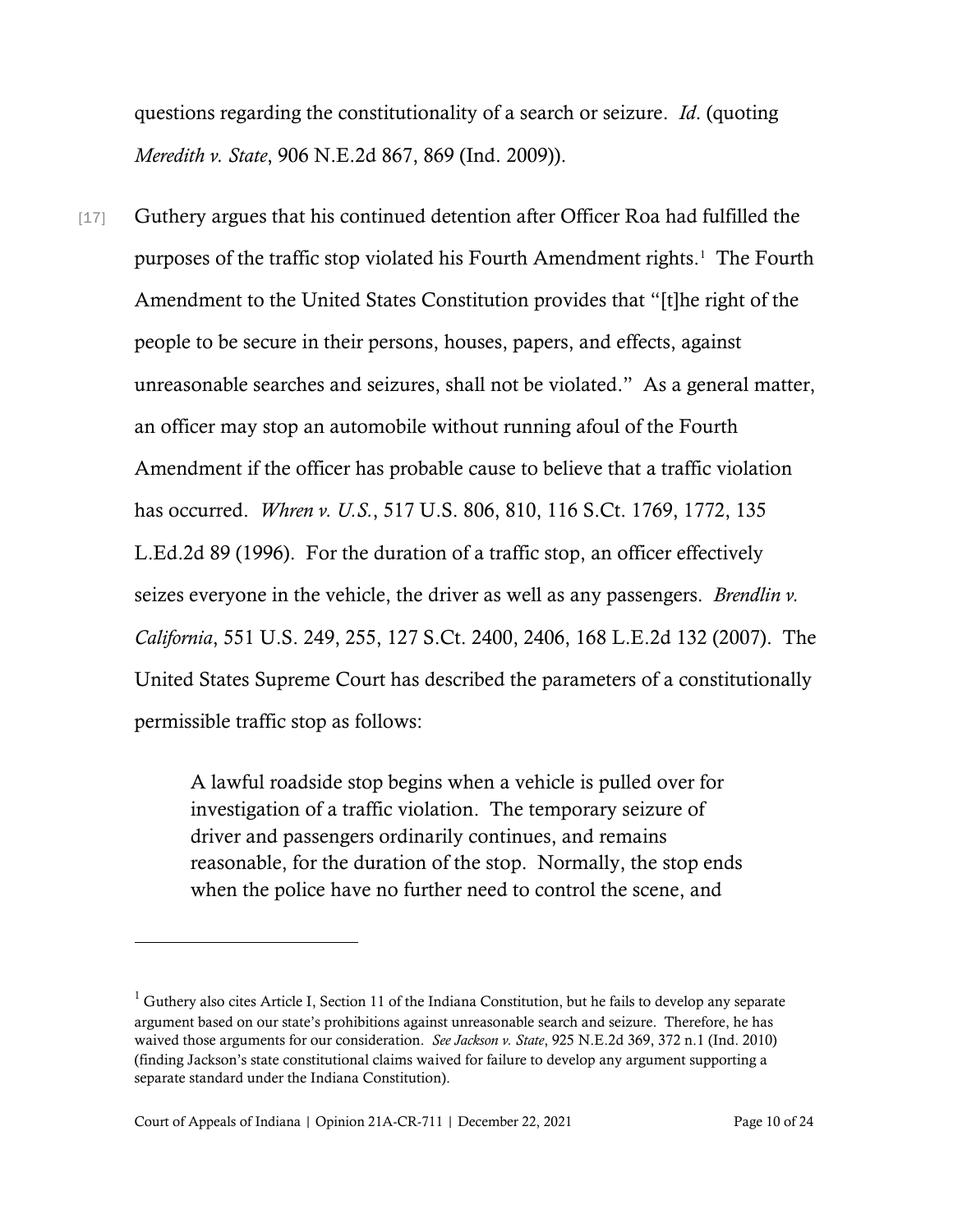inform the driver and passengers they are free to leave. An officer's inquiries into matters unrelated to the justification for the traffic stop . . . do not convert the encounter into something other than a lawful seizure, so long as those inquires do not measurably extend the duration of the stop.

*Arizona v. Johnson*, 555 U.S. 323, 333, 129 S.Ct. 781, 788, 172 L.E.2d 694 (2009) (internal citations omitted).

- [18] In *Illinois v. Caballes*, 543 U.S. 405, 407-10, 125 S.Ct. 834, 836-38, 160 L.Ed.2d 842 (2005), the Court considered the constitutionality of a dog sniff that was performed during a valid traffic infraction stop and concluded that the officer was not required to have independent reasonable suspicion of criminal activity to justify the dog sniff because "[a]ny intrusion on respondent's privacy expectations does not rise to the level of a constitutionally cognizable infringement." However, the Court noted that a traffic stop based on the need to write a ticket "can become unlawful if it is prolonged beyond the time reasonably required to complete that mission." *Id*. at 407. Therefore, the Court found that, if the officer had "unreasonably prolonged" the traffic stop to perform the dog sniff, Caballes would have been unlawfully detained, absent any reasonable suspicion of criminal activity other than the traffic violation. *Id*. at 407-08. The Court accepted the state-court findings examining the work of the officer involved and concluding that he had not improperly extended the duration of the stop to enable the dog sniff to occur. *Id*. at 408.
- Court of Appeals of Indiana | Opinion 21A-CR-711 | December 22, 2021 Page 11 of 24 [19] In the wake of *Caballes*, this court has recognized that it is the State's burden to show that the duration of a traffic stop was not increased due to the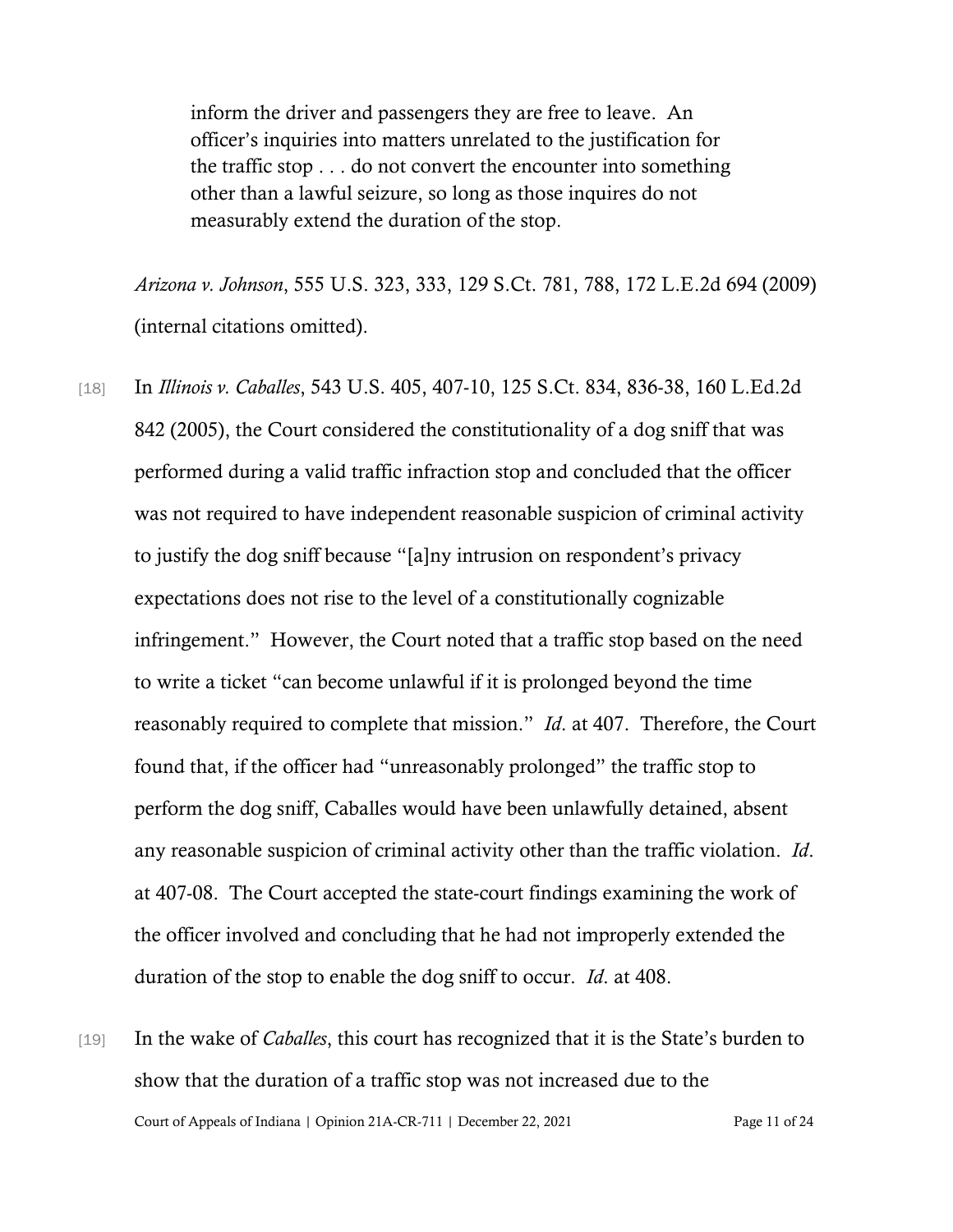performance of a dog sniff. *Wilson v. State*, 847 N.E.2d 1064, 1067 (Ind. Ct. App. 2006). If the State is unable to make that showing, the challenged evidence will be found to have been procured in violation of the Fourth Amendment unless the officer had reasonable suspicion that other criminal activity was afoot to justify prolonging the detention in order for the sniff to occur. *See, e.g., Bush*, 925 N.E.2d at 791-92 (undertaking an analysis of whether the officer had independent reasonable suspicion of criminal activity to justify Bush's continued detention where the State failed to show that the dog sniff at issue occurred while the purpose of the traffic stop was ongoing or that the sniff did not materially increase the duration of the stop). "'Reasonable suspicion is a less demanding standard than probable cause and requires a showing considerably less than preponderance of the evidence, but it still requires at least a minimal level of objective justification and more than an inchoate and unparticularized suspicion or 'hunch' of criminal activity.'" *Id*. at 791 (quoting *State v. Schlechty*, 926 N.E.2d 1, 7 (Ind. 2010), in turn citing *Illinois v. Wardlow*, 528 U.S. 119, 123-24, 120 S.Ct. 673, 676, 145 L.E.2d 570 (2000)). Thus, in determining whether additional reasonable suspicion existed to justify a defendant's continued detainment after the purposes of the traffic stop have been completed, we must examine the totality of the circumstances to see if "'the detaining officer has a particularized and objective basis for suspecting legal wrongdoing.'" *Id*. (quoting *Bannister v. State*, 904 N.E.2d 1254, 1255-56 (Ind. 2009)). This is necessarily a fact-sensitive inquiry. *Thayer v. State*, 904 N.E.2d 706, 710 (Ind. Ct. App. 2009).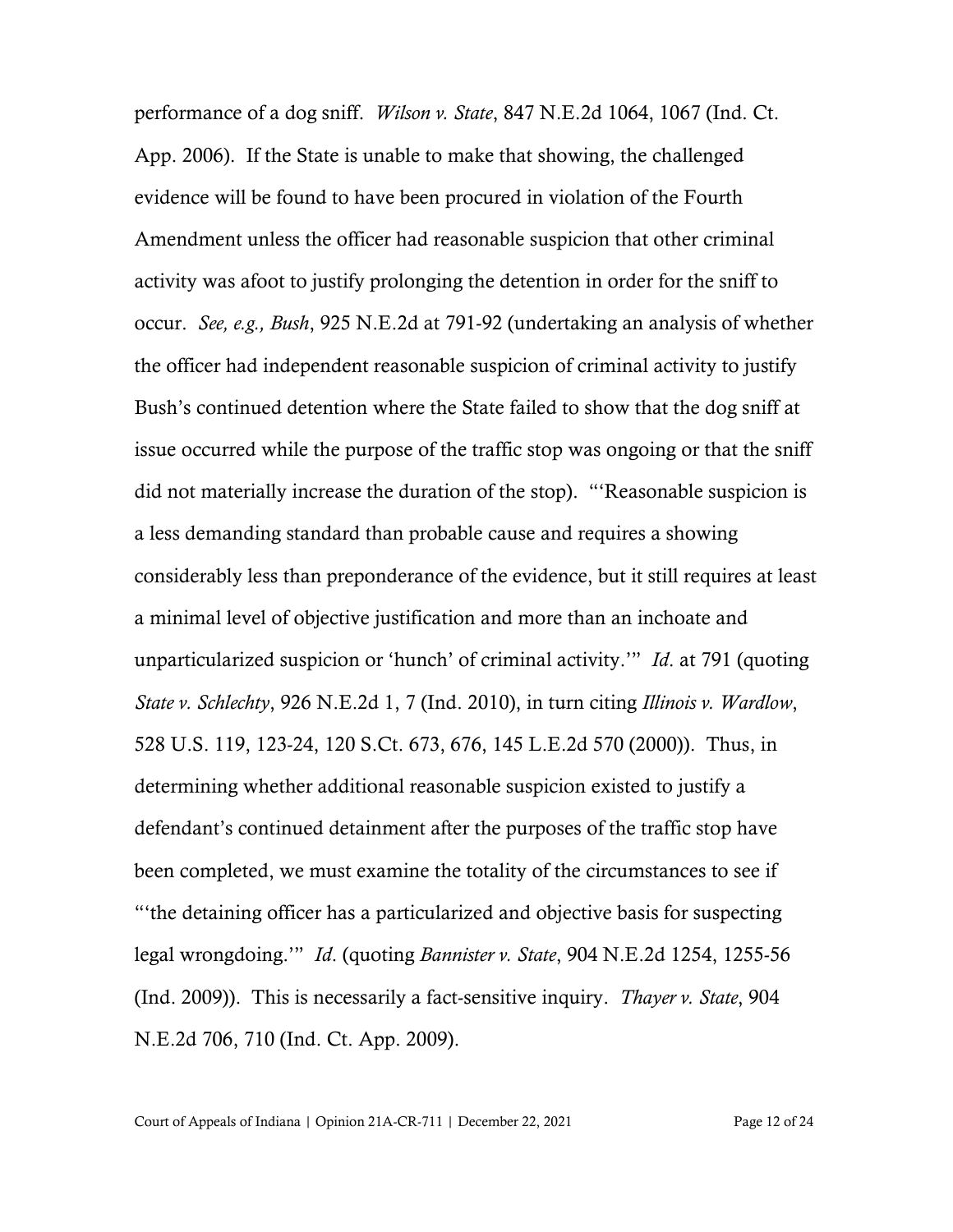- [20] Here, Guthery argues that his traffic stop was unreasonably prolonged by the dog sniff because the purposes of the stop had been completed by the time it was performed. The State counters that Officer Roa's action were reasonably related to the purposes of the stop and "lasted only long enough for [him] to ensure that Guthery had a valid driver's license and that a warrant was not outstanding for his arrest." (Appellee's Br. p. 18). In addressing these arguments, we begin by noting that Officer Roa offered contradictory testimony regarding what he was doing at the time the dog sniff occurred. At the suppression hearing, Officer Roa testified that he had finished verifying the results of the computer record searches and that, as the dog sniff took place, he could have been finishing writing the traffic ticket, but that he did not. At trial, Officer Roa testified that at the time of the dog sniff, he was still receiving returns from the computer record checks that he was in the process of verifying. The trial court did not enter factual findings regarding Officer Roa's actions during the stop, but the trial court determined that the stop had been "extended[.]" (Appellant's App. Vol. II, p. 51). Whether or not the traffic stop was impermissibly extended is a legal conclusion to which we owe no deference. *See Meredith*, 906 N.E.2d at 869.
- [21] However, we need not address these inconsistencies further or resolve the issue of whether Officer Roa had completed the purposes of the traffic stop at the time the dog sniff was performed, because even if he had, we conclude that he had sufficient independent reasonable suspicion to justify Guthery's further detention. After Officer Roa announced his presence through his cruiser's

Court of Appeals of Indiana | Opinion 21A-CR-711 | December 22, 2021 Page 13 of 24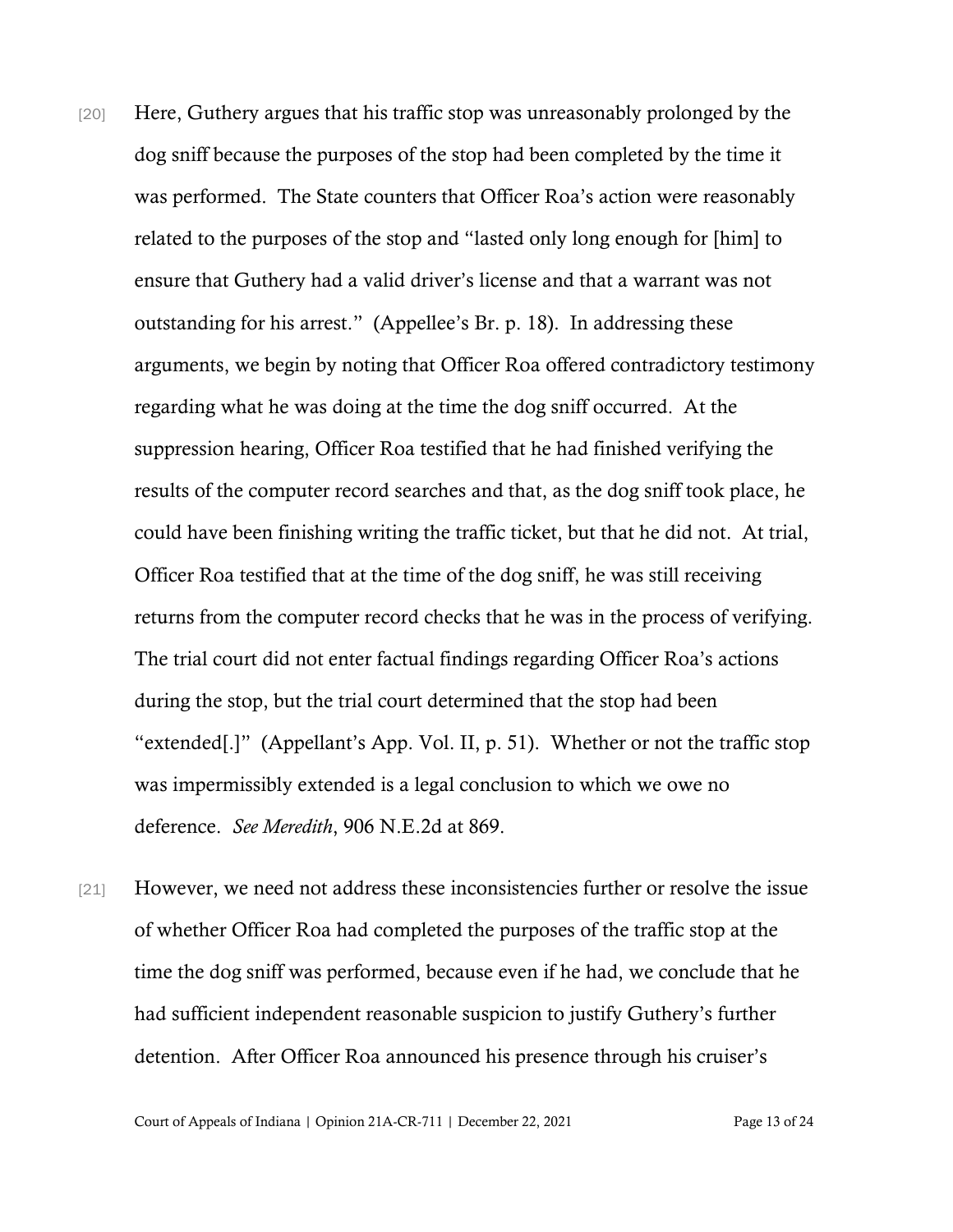loudspeaker and instructed Guthery to pull over, he observed Guthery reach for the truck's center console, an area of the truck he knew through his training and experience was a common hiding place for drugs and firearms. Guthery also exhibited unusual nervousness. Although nervousness alone may not support reasonable suspicion, it may be considered alongside other circumstances to support such a finding. *Glasgow v. State*, 99 N.E.3d 251, 257 (Ind. Ct. App. 2018). In addition, Guthery provided inconsistent answers when asked where he was going, at first stating that he had no destination, then that he was going to Kentucky Avenue, then that he was going to a grocery store, and finally settling on the explanation that he was going to visit a friend. These inconsistent explanations were a factor that Officer Roa validly considered as indicative of possible criminal activity. *See State v. Quirk*, 842 N.E.2d 334, 342 (Ind. 2006) ("[A]n inconsistent answer regarding past conduct is less suspicious than an inconsistent answer regarding present destination or purpose . . . the latter casts suspicion and doubt on the nature and legitimacy of the activity being investigated."); *see also U.S. v. McBride*, 635 F.3d 879, 882 (7th Cir. 2011) (finding reasonable suspicion to extend a traffic stop in part because McBride "could not keep even his own story straight."). Guthery also disobeyed Officer Roa's instructions to refrain from rolling up his window and using his cell phone. While it is not illegal or suspicious to roll up a window or use a cell phone, it is suspicious to do these things in the context of a traffic stop after one has been directed by the investigating officer not to, because, as Officer Roa testified, these actions may indicate a desire to impede the investigation, *i.e*., impede the discovery of contraband.

Court of Appeals of Indiana | Opinion 21A-CR-711 | December 22, 2021 Page 14 of 24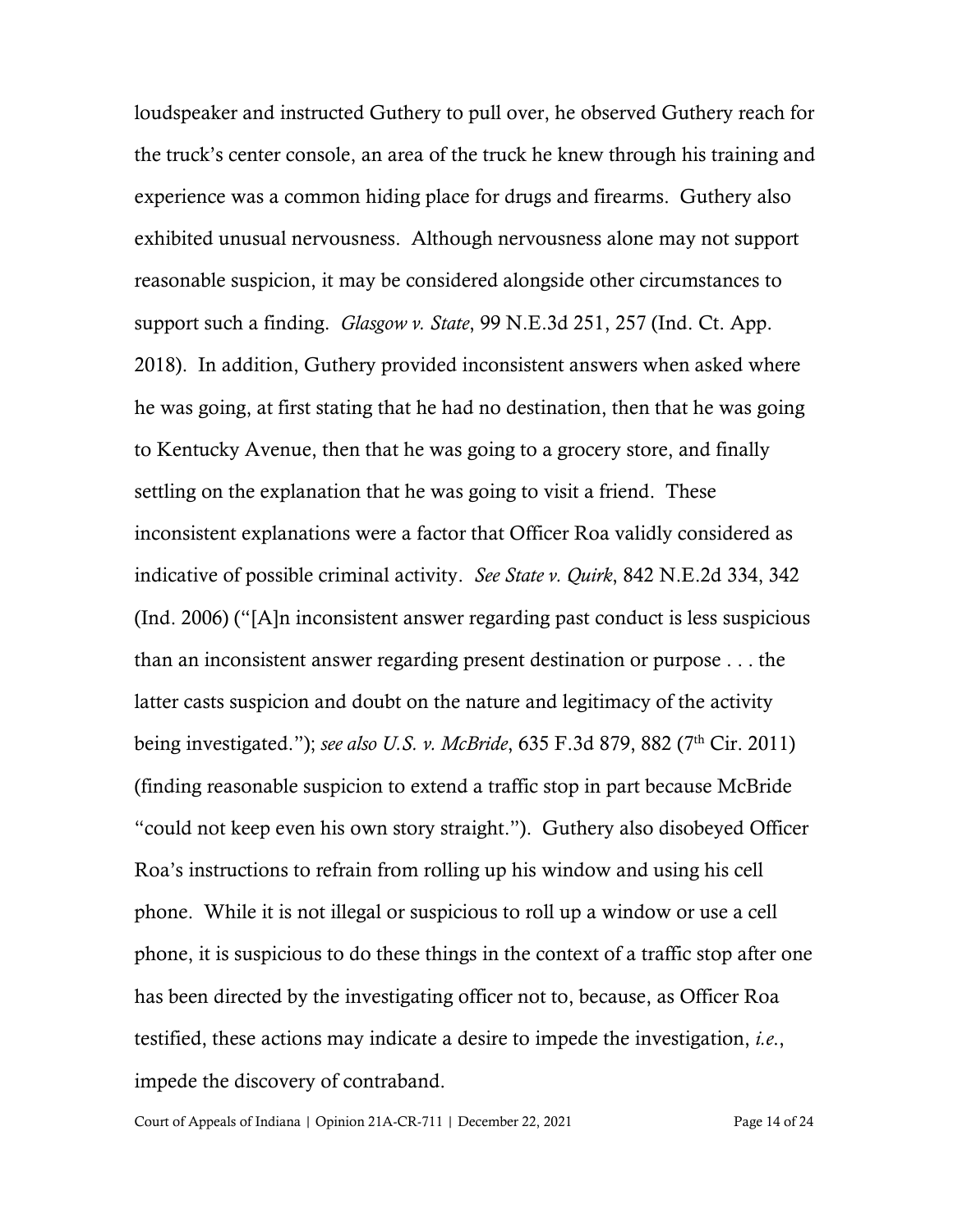[22] In his opening brief, Guthery does not argue that Officer Roa lacked reasonable suspicion to detain him after the purpose of the initial traffic stop had been concluded, and he does not challenge the evidence supporting the trial court's factual findings regarding Officer Roa's reasons for extending the stop. In his reply brief, Guthery does not address his suspicious movement in the truck or his failure to obey Officer Roa's instructions regarding his window and cell phone. We are charged with examination of the totality of the circumstances to determine if separate reasonable suspicion existed to justify Guthery's continued detention. *Bush*, 925 N.E.2d at 791. While any one of these cited circumstances standing alone may not have supported a reasonable suspicion of criminal activity, we conclude that their combination within the context of this traffic stop supported Guthery's continued detention. *See Thayer*, 904 N.E.2d at 710 (observing that "nervousness combined with deceptive responses to an officer's questions can generate reasonable suspicion of a crime."); *see also Campos v. State*, 885 N.E.2d 590, 597-98 (Ind. 2008) (observing that Campos's nervousness in addition to the inconsistencies between his and the driver's stories about their destination and who owned the car could have supported a finding of reasonable suspicion to detain Campos after the traffic stop was concluded). Accordingly, Guthery's Fourth Amendment rights were not violated, and the trial court did not abuse its discretion in admitting the challenged evidence.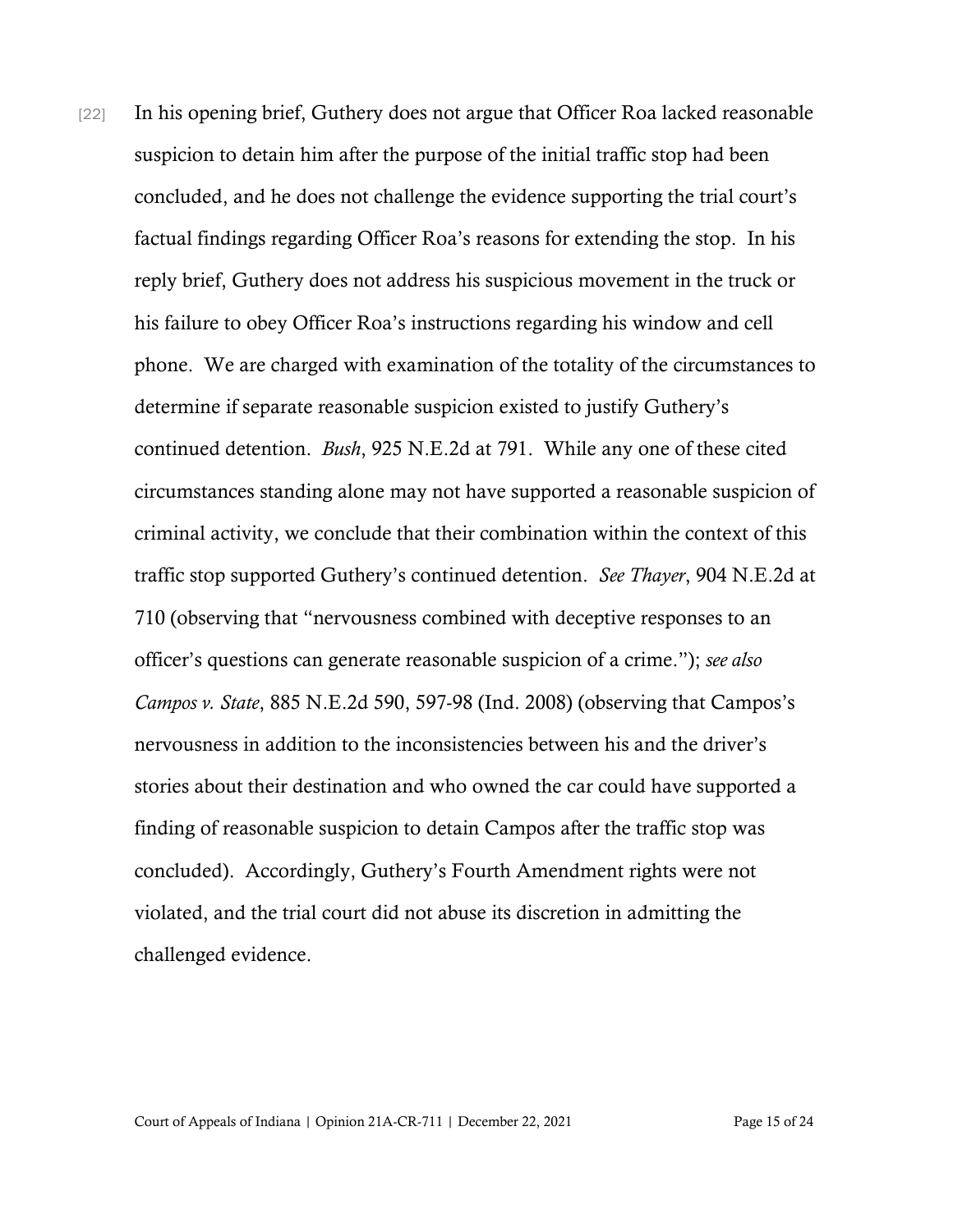#### II*. Felony Suspendability Statute*

- [23] Guthery contends that his sentences for Level 2 felony dealing in methamphetamine and for being an habitual offender constituted an impermissible double enhancement. We review a trial court's sentencing decisions for an abuse of discretion. *Anglemyer v. State*, 868 N.E.2d 482, 490 (Ind. 2007), *clarified on reh'g*, 875 N.E.2d 218 (Ind. 2007). Inasmuch as addressing Guthery's argument entails interpreting Indiana's sentencing statutes, those are matters of law which we review *de novo*. *Pierce v. State*, 29 N.E.3d 1258, 1265 (Ind. 2015). If the statutory language is clear and unambiguous, we give effect to its plain and ordinary meaning *[Id](https://www.westlaw.com/Document/Ifaa83e0cf96511e4b4bafa136b480ad2/View/FullText.html?transitionType=Default&contextData=(sc.Default)&VR=3.0&RS=da3.0)*[.](https://www.westlaw.com/Document/Ifaa83e0cf96511e4b4bafa136b480ad2/View/FullText.html?transitionType=Default&contextData=(sc.Default)&VR=3.0&RS=da3.0) "We strive to interpret a statute consistently with the intent of the enacting legislature, insofar as we can discern it." *Id*.
- [24] Dealing in methamphetamine is a Level 2 felony if the drug involved is at least ten grams. I.C. §§ 35-48-4-1.1(a)(2), (e)(1). Indiana Code sections 35-50-2- 2.2(a) and (b) provide in relevant part that a trial court "may suspend any part of a sentence for a felony" unless the defendant is convicted of a Level 2 felony and has any prior unrelated felony conviction, in which case a trial court "may suspend only that part of a sentence that is in excess of the minimum sentence" for the Level 2 felony. The minimum sentence for a Level 2 felony is ten years. I.C. § 35-50-2-4.5. In addition, under our general habitual offender statute, a trial court "shall sentence a person found to be a[n] habitual offender to an additional fixed term that is between  $\dots$  six (6) years and twenty (20) years" if that person is convicted of a Level 2 felony. I.C.  $\S 35-50-2-8(i)(1)$ .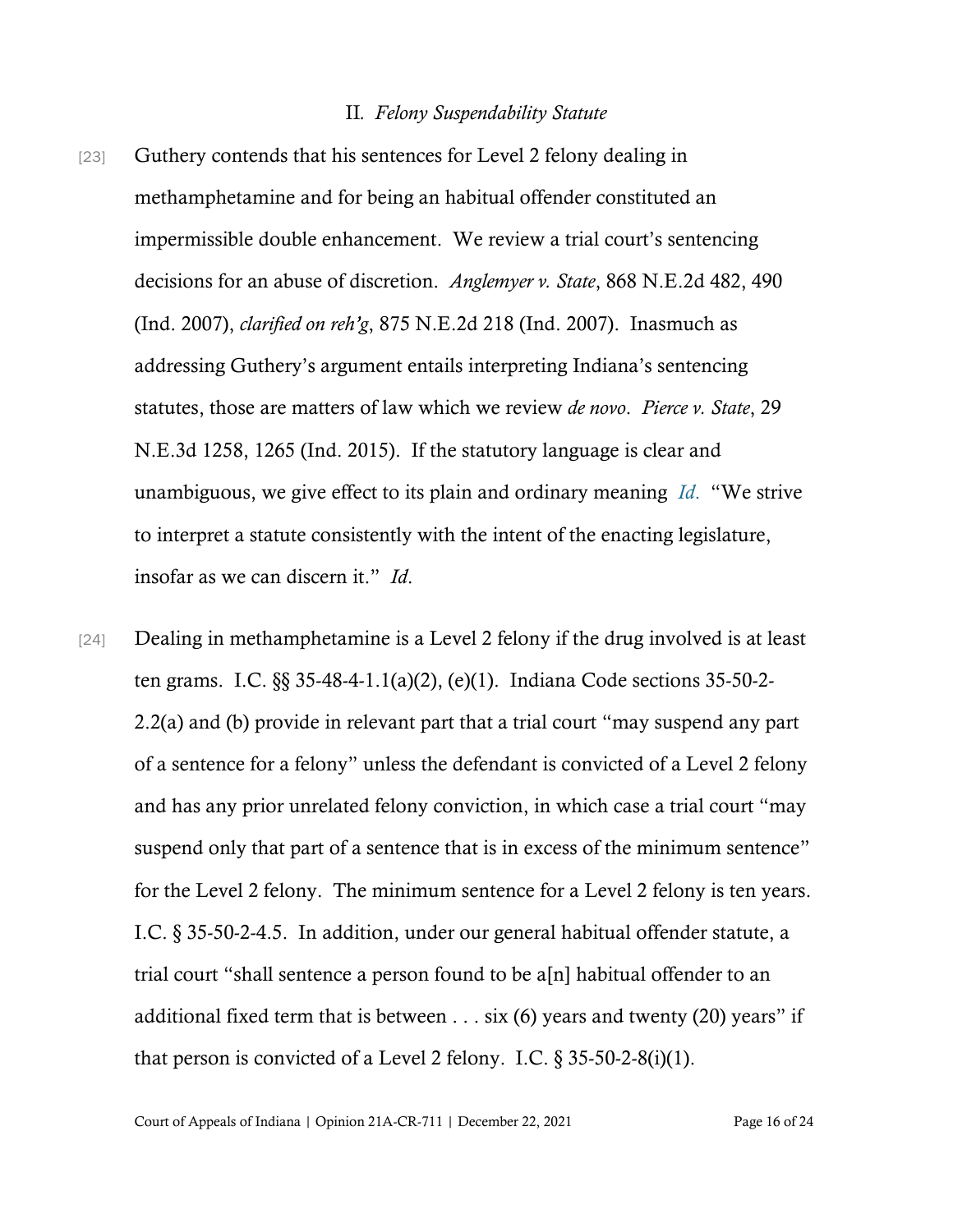- [25] Here, Guthery was convicted of Level 2 felony dealing in methamphetamine. The trial court determined that Guthery was non-suspendable below the minimum sentence for that offense due to his prior felony conviction for Class A felony cocaine dealing. The trial court also found Guthery to be an habitual offender based on his two prior, unrelated convictions for Class A felony cocaine dealing and Class C felony cocaine possession, and it enhanced Guthery's sentence for dealing in methamphetamine by six years as a result. Guthery argues that the trial court impermissibly used the same prior conviction to doubly enhance his sentence "once as a non-suspendable offense, then as a predicate to the habitual offender enhancement." (Appellant's Br. p. 13). Guthery urges us that his habitual offender enhancement must, therefore, be vacated.
- [26] In *State v. Downey*, 770 N.E.2d 794, 795-96 (Ind. 2002), our supreme court discussed the types of sentencing enhancement statutes which dictate when a court may impose a more severe sentence than would otherwise be the case on a defendant who has been proven to be a repeat offender, and it identified three categories of statutes: (1) the general habitual offender statute; (2) specialized habitual offender statutes such as the habitual substance offender, habitual traffic violator, and repeat sexual offender statutes; and (3) progressive penalty statutes. The court defined a progressive penalty statute as one under which "the seriousness of a particular charge (with a correspondingly more severe sentence) can be elevated if the person charged has previously been convicted of a particular offense." *Id*. at 796. The *Downey* court acknowledged the general

Court of Appeals of Indiana | Opinion 21A-CR-711 | December 22, 2021 Page 17 of 24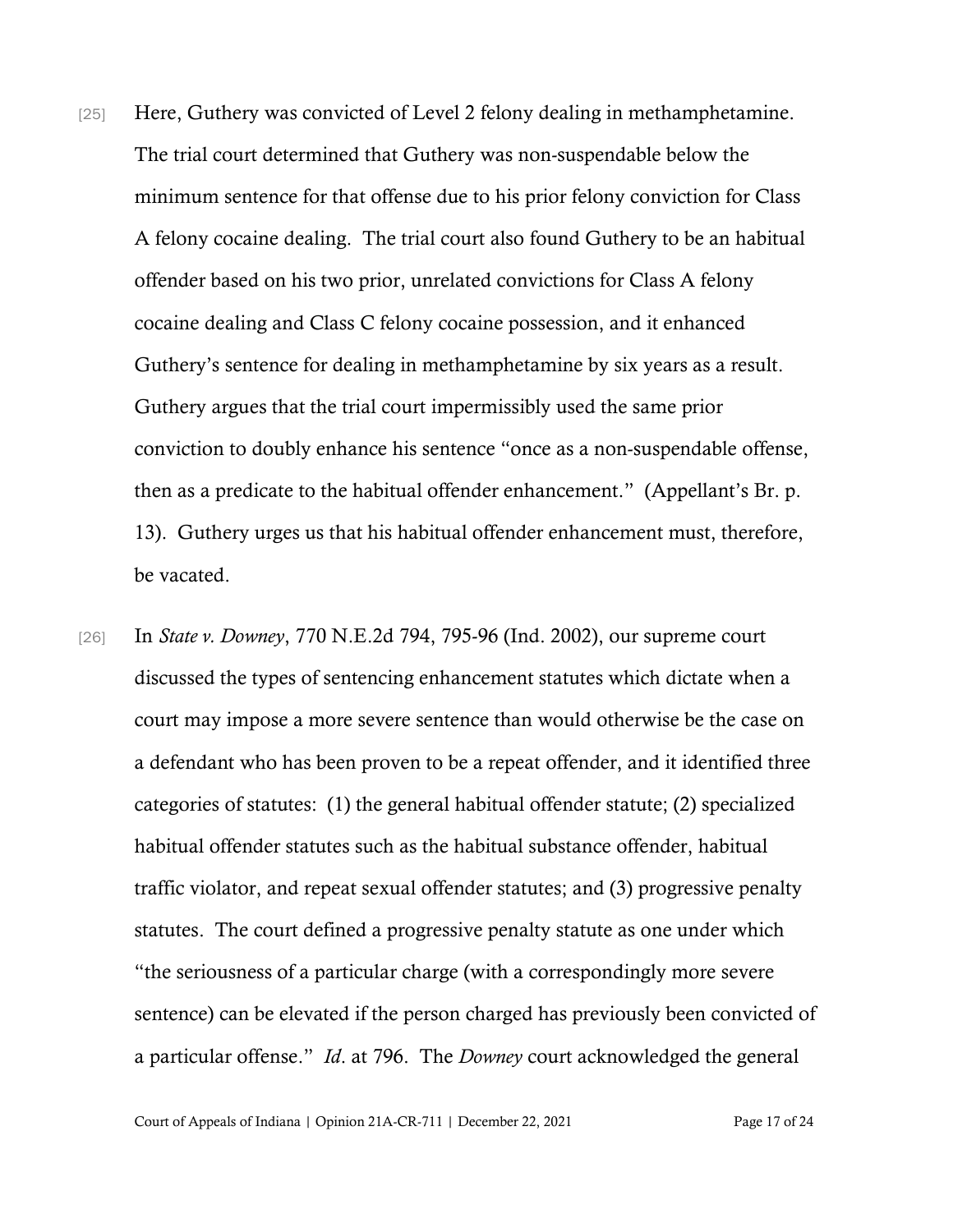rule that "a sentence imposed following conviction under a progressive penalty statute may not be increased further under either the general habitual offender statute or a specialized habitual offender statute absent explicit legislative direction[.]" *Id*. at 794.

[27] In *Conrad v. State*, 747 N.E.2d 575, 592-95 (Ind. Ct. App. 2001), *trans. denied*, this court had previously held that Conrad's sentence for unlawful possession of a firearm by a serious violent felon could not be enhanced under the general habitual offender statute using the same predicate felony. *Id*. at 594-95. In reaching that decision we observed that

> the defendant's serious violent felon status does not serve to "enhance" a sentence in the traditional sense of the word. As a practical matter, though, the defendant's serious violent [felon] status does realistically serve as an "enhancement" in that it increases the potential punishment for "possession of a firearm" from nothing at all to six to twenty years imprisonment and a fine of up to \$10,000[.]

*Id*. at 594. Our supreme court subsequently quoted this language in *Mills v. State*, 868 N.E.2d 446, 449-50 (Ind. 2007), in upholding *Conrad*'s result following amendments to the habitual offender statute. It also reiterated the principal that "absent explicit legislative direction, a sentence imposed following conviction under a 'progressive penalty statute' may not be increased further under either the general habitual offender statute or a specialized habitual offender statute." *Id*. at 451.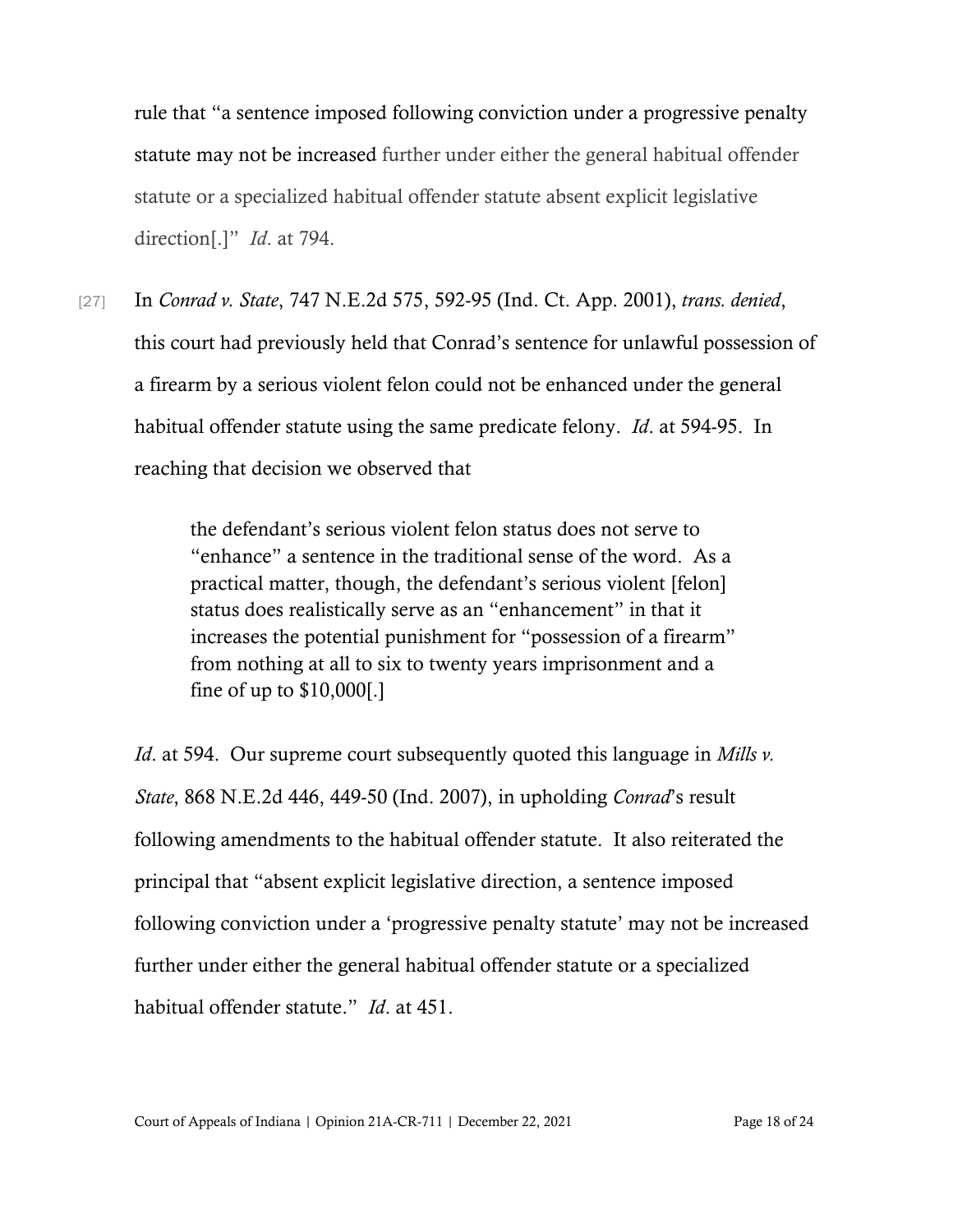- [28] Seizing on the quoted language from *Conrad*, Guthery argues that we should view the felony suspendability statute in the same manner as the serious violent felon statute, because he argues that "it increases the mandatory period of incarceration from nothing at all to a definitive amount of mandatory incarceration." (Appellant's Br. p. 19). Therefore, as Guthery's argument goes, following the principals outlined in *Downey* and *Mills*, absent explicit legislative direction, any sentence imposed under the felony suspendability statute may not be further enhanced under the general habitual offender statute.
- [29] We do not find Guthery's argument to be persuasive. The felony suspendability statute is not a progressive penalty statute, as it does not elevate the seriousness of an offense and its corresponding penalty due to a previous conviction. *See Downey*, 770 N.E.2d at 796. Put another way, the suspendability statute does not expand the sentencing range for an offense. Rather, it merely limits the discretion of the trial court to order a sentence to be suspended, all within the existing sentencing range for the offense. Therefore, the felony suspendability statute is not a sentencing enhancement statute to which double-enhancement analysis applies. In addition, the quoted language of *Conrad* cannot be applied wholesale to the suspendability statute, as in *Conrad*, we relied upon the fact that the serious violent felon statute criminalized conduct that would otherwise be legal, something which cannot be said of the suspendability statute. Therefore, we find no abuse of the trial court's discretion in finding Guthery's sentence for dealing in methamphetamine to be non-suspendable under the minimum for a Level 2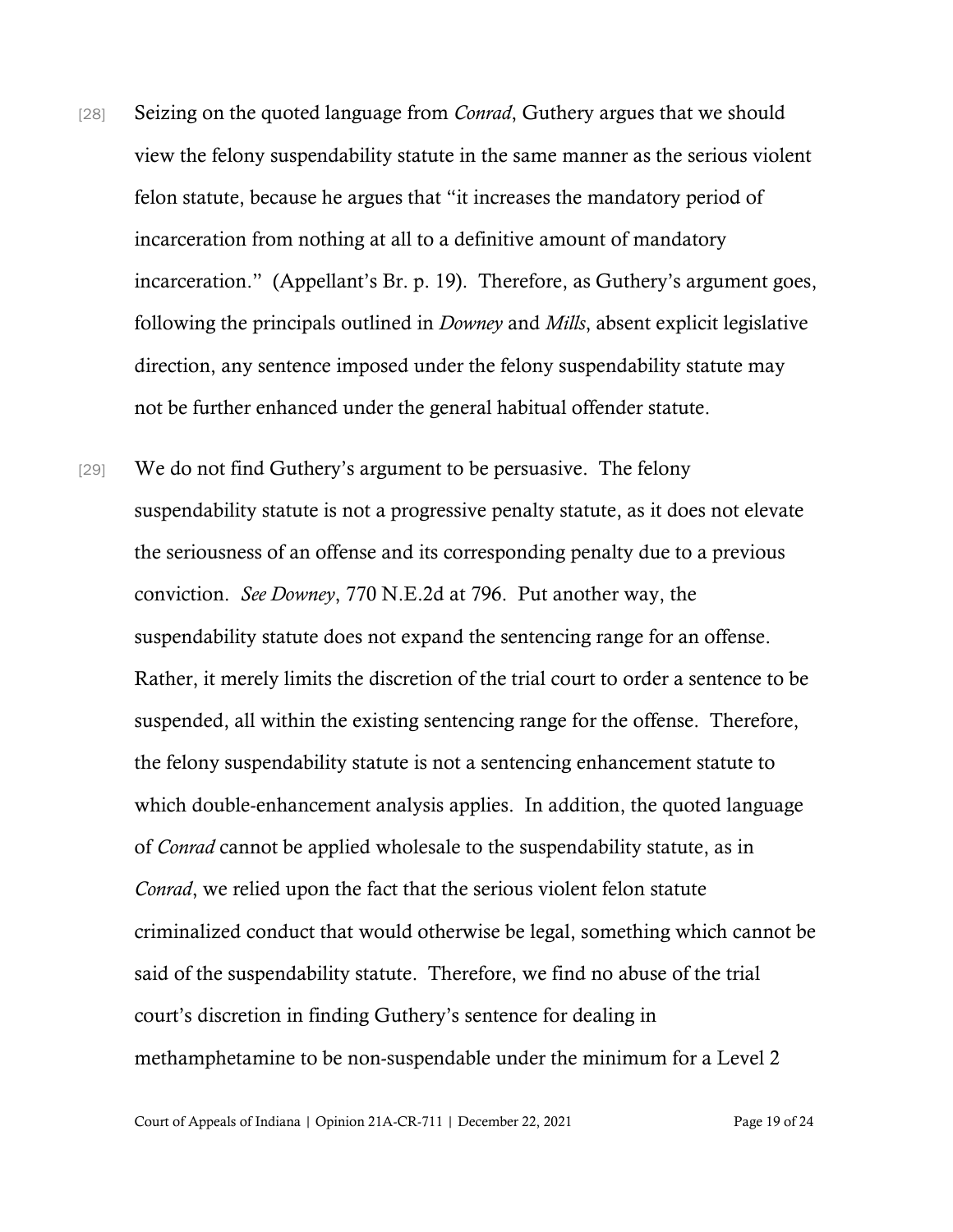felony and for enhancing that sentence for being an habitual offender based in part on the same predicate felony.

### III*. Appropriateness of Sentence*

[30] Guthery argues that his sentence is inappropriately severe and requests that we revise it. "Even when a trial court imposes a sentence within its discretion, the Indiana Constitution authorizes independent appellate review and revision of this sentencing decision." *Hoak v. State*, 113 N.E.3d 1209, 1209 (Ind. 2019). Thus, we may revise a sentence if, after due consideration of the trial court's decision, we find that the sentence is inappropriate in light of the nature of the offenses and the character of the offender. *Id*. The principal role of such review is to attempt to leaven the outliers. *Cardwell v. State*, 895 N.E.2d 1219, 1225 (Ind. 2008). The defendant bears the burden to persuade the reviewing court that the sentence imposed is inappropriate. *Robinson v. State*, 91 N.E.3d 574, 577 (Ind. 2018).

### A. *Nature of the Offenses*

Court of Appeals of Indiana | Opinion 21A-CR-711 | December 22, 2021 Page 20 of 24 [31] Guthery argues that his sentence is inappropriate given the nature of the offenses. When reviewing the nature of offenses, we look to the "the details and circumstances of the offenses and the defendant's participation therein." *Madden v. State*, 162 N.E.3d 549, 564 (Ind Ct. App. 2021). In conducting our review, we determine whether there is "anything more or less egregious about the offense as committed by the defendant that distinguishes it from the typical offense accounted for by our legislature when it set the advisory sentence." *Id*. The advisory sentence is the starting point that the legislature selected as an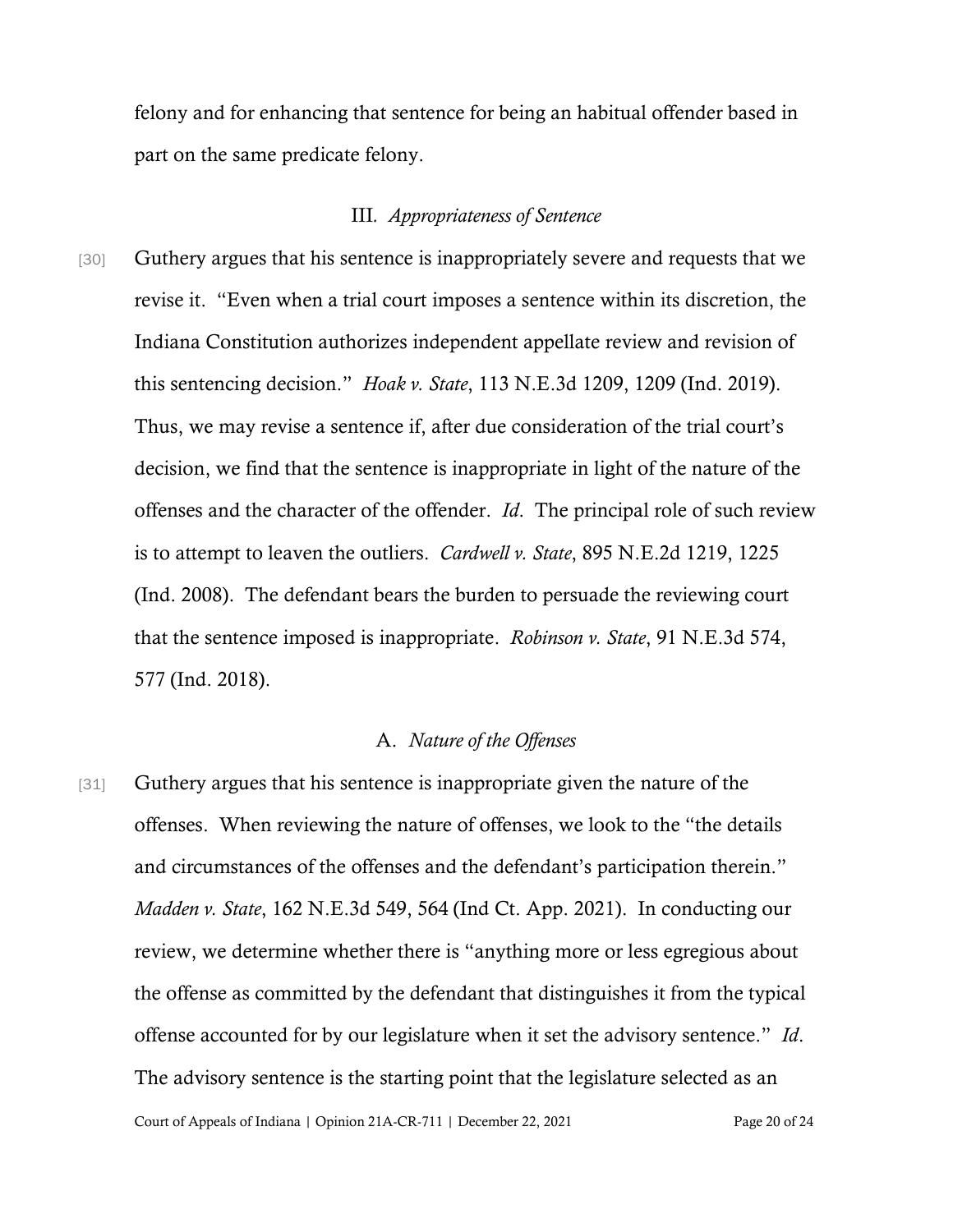appropriate sentence for the particular crime committed. *Childress v. State*, 848 N.E.2d 1073, 1081 (Ind. 2006); *Madden*, 162 N.E.3d at 564. Guthery was convicted of dealing in cocaine and dealing in methamphetamine, both as Level 2 felonies. A Level 2 felony carries a sentencing range of between ten and thirty years, with an advisory sentence of seventeen and one-half years. I.C. § 35-50- 2-4.5. The trial court sentenced Guthery to twenty-five-year, concurrent sentences for each conviction, with ten years executed in the DOC, ten years to be executed in community corrections, and five years suspended, with three years of probation. The trial court also enhanced Guthery's conviction for dealing in methamphetamine by six years for being an habitual offender.

[32] Guthery characterizes his offenses as simply "being in a truck with drugs and a gun[,]" although he does acknowledge that the amount of drugs involved in the offenses was significant. (Appellant's Br. p. 20). Guthery also argues that his sentence is inappropriately harsh because he had not yet delivered the drugs to anyone and he did not cause any physical injury or property damage. We find these arguments to be unpersuasive, as they ignore Guthery's admitted intention to sell the drugs he possessed that day. Guthery was caught with 223.51 grams of cocaine and 28.03 grams of methamphetamine. His dealing convictions required proof of only 10 grams of cocaine and methamphetamine, and thus the amount of drugs involved in the offenses was greatly in excess of that required for the offenses, rendering those offenses egregious. *See* I.C. §§ 35- 48-4-1(a)(2); 35-48-4-1.1(a)(2). In addition, Guthery denied knowing that he possessed fentanyl and claimed that he thought that he possessed cocaine and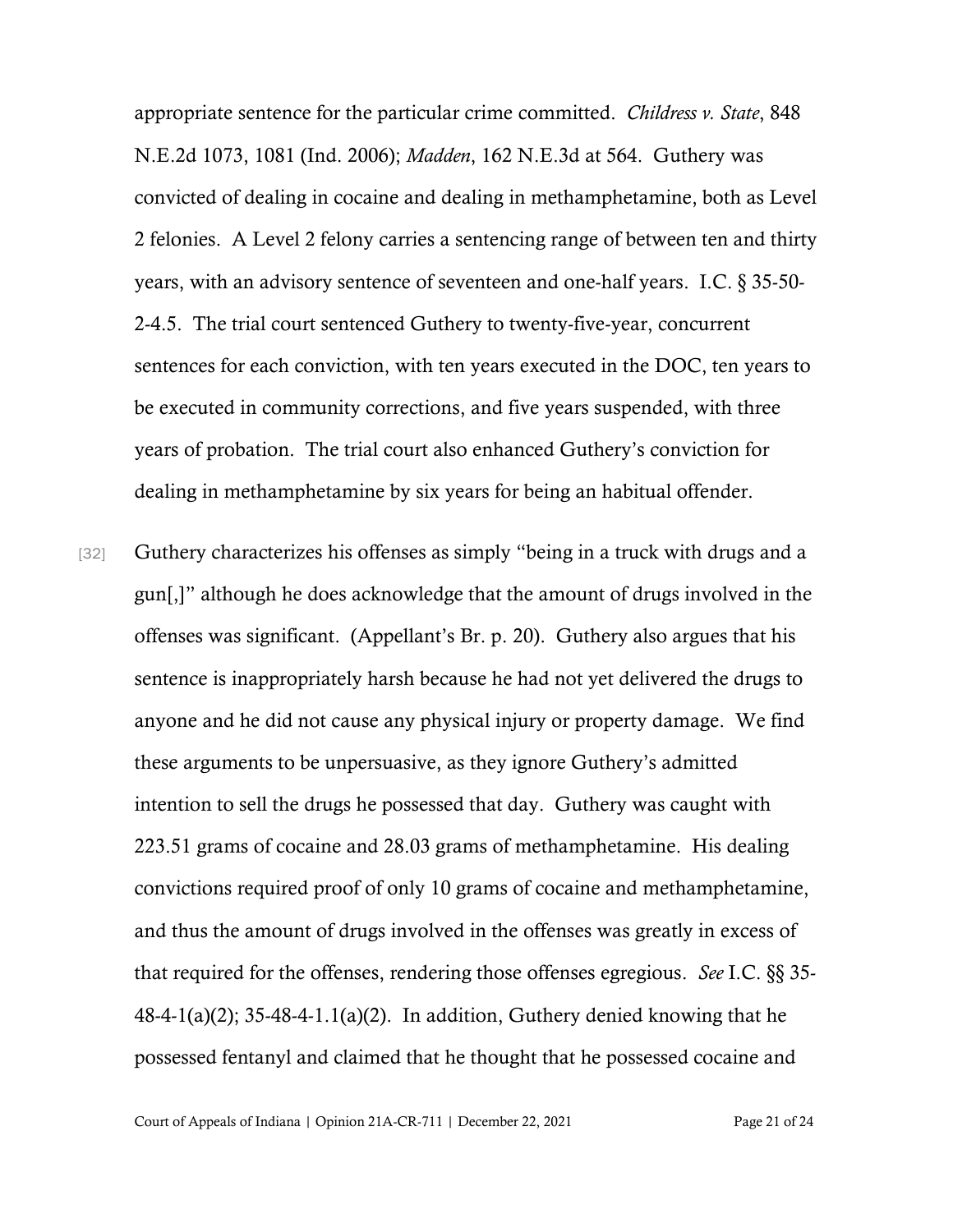methamphetamine only. Had Guthery sold fentanyl to unsuspecting cocaine users, the consequences could have been fatal, a factor which renders these offenses more serious than the typical offenses. The trial court enhanced Guthery's sentence for dealing in methamphetamine by six years for being an habitual offender, which was the minimum it could have imposed. *See* I.C. § 35-50-2-8(i)(1). Given the quantity of drugs involved, Guthery's intention to deal fentanyl as cocaine, and the minimum habitual offender enhancement imposed, we decline to revise Guthery's aggregate sentence in light of the nature of his offenses.

### B*. Character of the Offender*

- [33] Guthery also argues that his aggregate sentence is inappropriate given his character, relying chiefly on the positive character letters his friends and family sent to the trial court prior to sentencing and on the presentence investigator's conclusion that he was at low risk to reoffend. Upon reviewing a sentence for inappropriateness in light of the character of the offender, we look to a defendant's life and conduct. *Morris v. State*, 114 N.E.3d 531, 539 (Ind. Ct. App. 2018), *trans. denied*.
- [34] Guthery has a criminal record consisting of one misdemeanor conviction for resisting law enforcement and two prior felony drug-related offenses, one of which was also for dealing in cocaine. Although his last offenses were remote in time, Guthery has had the benefit of probation, which was revoked, short jail terms, and a lengthier period of incarceration at the DOC. We acknowledge the evidence in the record of Guthery's difficult childhood, his important role in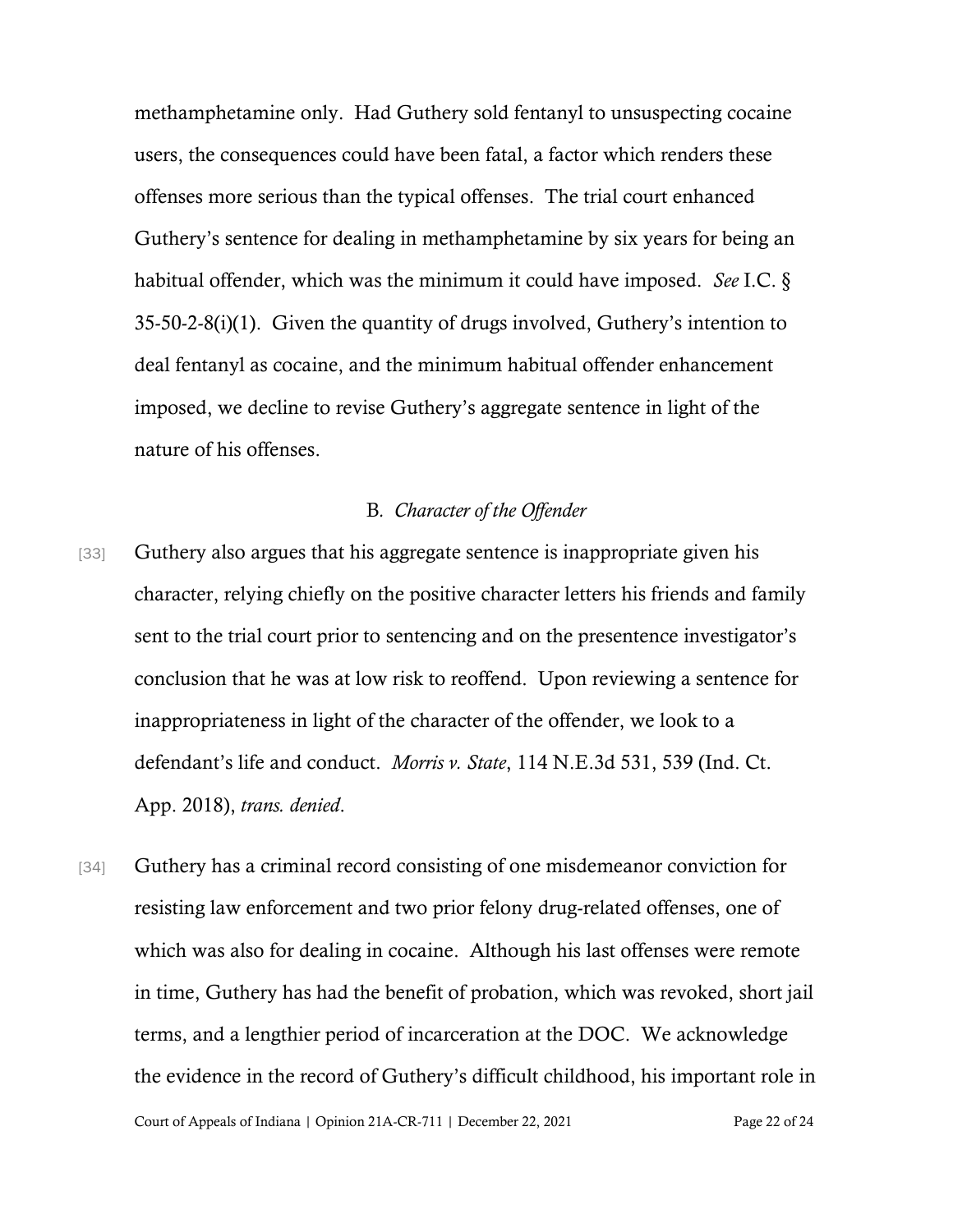supporting his family, especially following his wife's illness, and his strong community support. However, having previously served a prison sentence for dealing cocaine, Guthery was uniquely positioned to be aware of the potential consequences to himself, his family, and his community when he dealt drugs, yet he did so anyway. Guthery's statements to law enforcement made it clear that this was not the first time that Guthery had dealt drugs after serving his sentences for his prior drug offenses. Rather, Guthery had been actively dealing on an ongoing basis, which does not reflect well upon his character. We also observe that Guthery maintained to the presentence investigator that he had been framed and that the investigating officers had lied in their testimony to the trial court. These statements go beyond a mere maintenance of innocence and also do not reflect well upon Guthery's character.

[35] We conclude that Guthery's sentence, which includes sixteen years to be executed with the DOC, followed by ten years on community corrections, and three years of probation, represents an appropriate balance between Guthery's history of recidivism and the positive evidence of his character. In addition, Guthery may petition for a sentencing modification after having served three years, which further indicates to us that the sentence imposed was not inappropriate in light of Guthery's character. Accordingly, we will not disturb the trial court's sentencing order.

# **CONCLUSION**

Court of Appeals of Indiana | Opinion 21A-CR-711 | December 22, 2021 Page 23 of 24 [36] Based on the foregoing, we conclude that the trial court did not abuse its discretion when it admitted evidence garnered from the traffic stop. We also